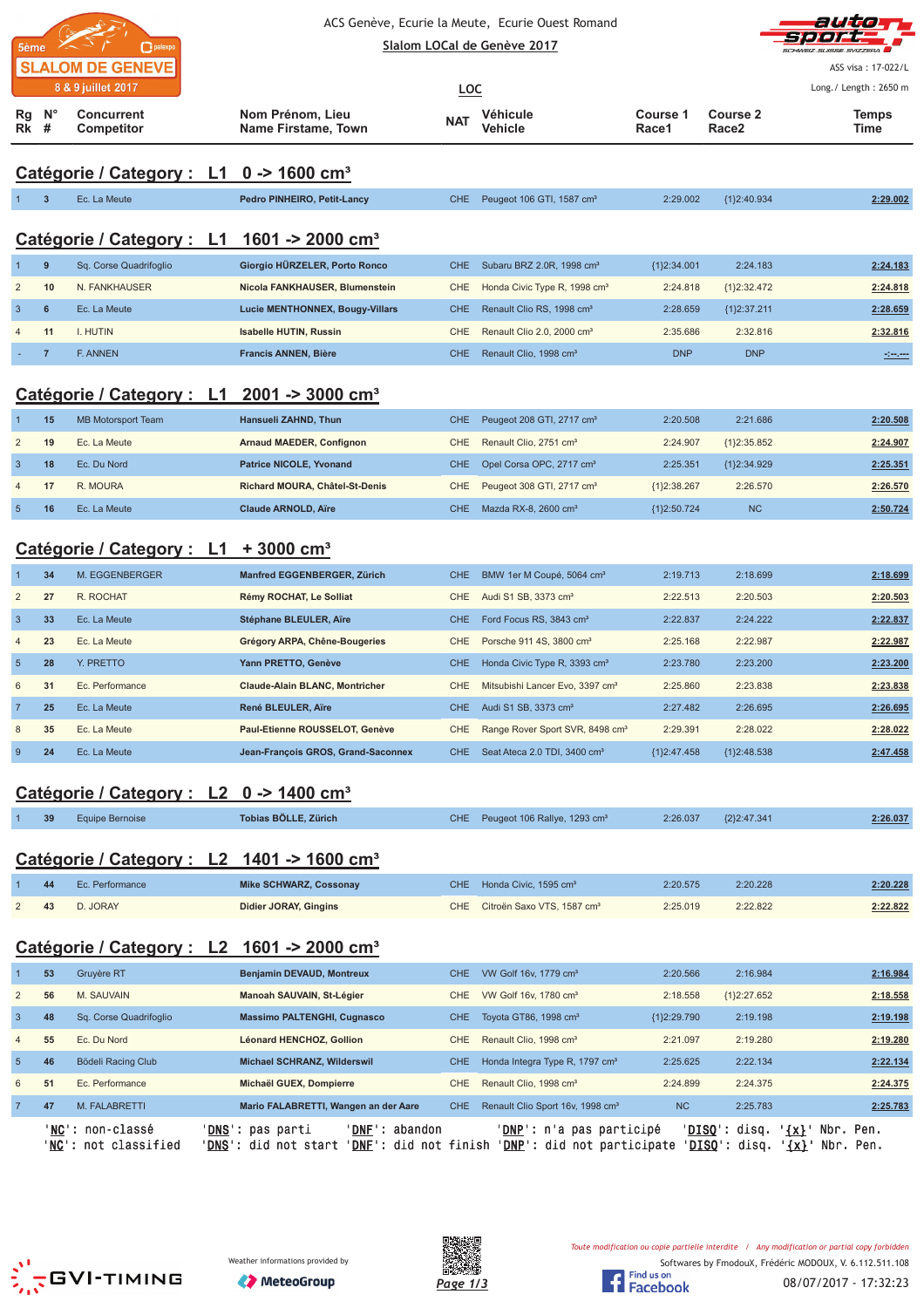



ASS visa: 17-022/L

|                 |             | 8 & 9 juillet 2017              |                                         | <u>LOC</u> |                                    |                 |                               |               |  |
|-----------------|-------------|---------------------------------|-----------------------------------------|------------|------------------------------------|-----------------|-------------------------------|---------------|--|
| Rg<br>$Rk$ #    | $N^{\circ}$ | Concurrent<br><b>Competitor</b> | Nom Prénom, Lieu<br>Name Firstame, Town | <b>NAT</b> | Véhicule<br>Vehicle                | Course<br>Race1 | Course 2<br>Race <sub>2</sub> | Temps<br>Time |  |
| 8               | 54          | R. CHERBUIN                     | Rachelle CHERBUIN, Sâles                | <b>CHE</b> | Renault Clio, 1998 cm <sup>3</sup> | ${2}2:53.647$   | 2:35.038                      | 2:35.038      |  |
| 9               | 57          | J. DEVAUD                       | Jonathan DEVAUD, Montreux               | CHE.       | VW Golf, 1780 cm <sup>3</sup>      | 2:40.628        | 2:35.271                      | 2:35.271      |  |
| 10 <sup>1</sup> | 49          | Ec. La Meute                    | <b>Valentin ARNOLD, Aïre</b>            | CHE.       | VW Golf, 1800 cm <sup>3</sup>      | ${1}2:47.120$   | 2:37.669                      | 2:37.669      |  |
| 11              | 50          | G. D'AURIA                      | Gionata D'AURIA, Carouge                | CHE.       | VW Golf, 1780 cm <sup>3</sup>      | 2:39.457        | 2:39.061                      | 2:39.061      |  |

### **Catégorie / Category : L2 2001 -> 3000 cm³**

|                | 63 | Ec. Basilisk               | Raymond STOFER, Herznach         |     | CHE Mini Cooper S, 2717 cm <sup>3</sup> | 2:17.229      | ${1}2:25.326$ | 2:17.229 |
|----------------|----|----------------------------|----------------------------------|-----|-----------------------------------------|---------------|---------------|----------|
| 2              | 62 | Ec. Basilisk               | Andreas SERVELLO, Therwil        | CHE | Mini Cooper S, 2717 cm <sup>3</sup>     | ${1}2:34.220$ | 2:24.863      | 2:24.863 |
| $\overline{3}$ | 61 | <b>RCU Untertoggenburg</b> | <b>Peter BRUNNER, Flawil</b>     | CHE | Mini Cooper S, 2717 cm <sup>3</sup>     | 2:28.954      | 2:29.803      | 2:28.954 |
| $\overline{4}$ | 60 | S. MULLER                  | Stefan MULLER, Ebikon            | CHE | Mini Countryman, 2717 cm <sup>3</sup>   | <b>NC</b>     | 2:30.959      | 2:30.959 |
| 5              | 59 | M. FAHRNI                  | <b>Marc André FAHRNI, Rances</b> | CHE | Mini Cooper S, 2717 cm <sup>3</sup>     | 2:33.870      | 2:35.218      | 2:33.870 |

### **Catégorie / Category : L2 + 3000 cm³**

|                | 76 | $\overline{a}$ ORSINO | Lorenzo ORSINO, Lausanne      | <b>CHE</b> | Mitsubishi Lancer Evo 8, 3395 cm <sup>3</sup> | ${1}2:23.445$ | 2:12.822 | 2:12.822 |
|----------------|----|-----------------------|-------------------------------|------------|-----------------------------------------------|---------------|----------|----------|
| 2              | 75 | S. ALLEMANN           | Stéphane ALLEMANN, Dizy       | CHE        | Mitsubishi Lancer Evo 9, 3395 cm <sup>3</sup> | ${1}2:23.180$ | 2:14.222 | 2:14.222 |
| $\overline{3}$ | 74 | Ec. La Meute          | <b>Cédric BERNARD, Bex</b>    | CHE.       | Subaru WRX STI, 4177 cm <sup>3</sup>          | {1}2:28.320   | 2:18.128 | 2:18.128 |
| $\overline{4}$ | 70 | Ec. Du Nord           | Damien LANGHI, Penthalaz      | <b>CHE</b> | Renault Megane II RS, 3397 cm <sup>3</sup>    | ${1}2:30.538$ | 2:18.812 | 2:18.812 |
| $5^{\circ}$    | 73 | Ec. La Meute          | Frédéric HAHN, Prilly         | CHE.       | Seat Leon Cupra, 3373 cm <sup>3</sup>         | 2:25.245      | 2:23.609 | 2:23.609 |
| 6              | 68 | Ec. La Meute          | Dylan BOUILLE, Genève         | CHE.       | VW Golf 5 Ed.30, 3373 cm <sup>3</sup>         | 2:28.028      | 2:25.289 | 2:25.289 |
| $\overline{7}$ | 29 | N. KOUKOL             | Nicolas KOUKOL, Thônex        | <b>CHE</b> | BMW 135i, 5064 cm <sup>3</sup>                | 2:29.655      | 2:30.072 | 2:29.655 |
| 8              | 72 | Ec. La Meute          | Alain-Jérôme SCHMUTZ, Carouge | CHE.       | Porsche 911 Carrera 3.2, 3200 cm              | 2:37.307      | 2:30.825 | 2:30.825 |

## **Catégorie / Category : L3 0 -> 1400 cm³**

|  | 80 Ec. La Meute | <b>Eric NOVELLE, Bernex</b> | CHE Fiat Abarth 850 TC, 847 cm <sup>3</sup> | {1}3:05.644 | 3:05.644 |
|--|-----------------|-----------------------------|---------------------------------------------|-------------|----------|
|  |                 |                             |                                             |             |          |

## **Catégorie / Category : L3 1601 -> 2000 cm³**

| 86 | Ec. Sporting    | André MONNEY, Rue              | CHE VW Golf, 1780 cm <sup>3</sup> | ${3}2:49.895$ | 2:18.868    | 2:18.868 |
|----|-----------------|--------------------------------|-----------------------------------|---------------|-------------|----------|
| 87 | Ec. Performance | <b>Eric LEHMANN, Epalinges</b> | CHE VW Golf, 1788 cm <sup>3</sup> | 2:24.697      | {1}2:33.639 | 2:24.697 |

## **Catégorie / Category : L3 2001 -> 3000 cm³**

| 90 | Ec. La Meute | Pierre MONNAY, Aïre-Le Lignon | CHE Porsche 911 2.7, 2685 cm <sup>3</sup>        | <b>NC</b>  | <b>NC</b>  | <u> - 100 - 100 - 100 - 100 - 100 - 100 - 100 - 100 - 100 - 100 - 100 - 100 - 100 - 100 - 100 - 100 - 100 - 100 </u> |
|----|--------------|-------------------------------|--------------------------------------------------|------------|------------|----------------------------------------------------------------------------------------------------------------------|
|    | Ec. La Meute | Florian VETSCH, Bellevue      | CHE Porsche 911 Carrera RS, 2700 cm <sup>3</sup> | <b>DNP</b> | <b>DNP</b> | -1-1-                                                                                                                |

### **Catégorie / Category : L3 + 3000 cm³**

| 95     | Ec. La Meute | René DESBAILLETS, Satigny | CHE Porsche 911 Carrera, 3200 cm <sup>3</sup> | 2:25.972 | 2:24.250 | 2:24.250 |
|--------|--------------|---------------------------|-----------------------------------------------|----------|----------|----------|
| $2$ 94 | Ec. La Meute | Serge CORBEX, Versoix     | CHE Porsche 911 Carrera, 3161 cm <sup>3</sup> | 2:39.053 | 2:40.173 | 2:39.053 |

## **Catégorie / Category : L4 0 -> 1600 cm³**

|   | 104 | Racing Club Airbag                       | Mario BÖNIGER, Göschenen                                                                     | CHE Honda CRX Vtec, 1595 cm <sup>3</sup>               | 2:30.330      | ${1}2:44.890$                      | 2:30.330                                                           |
|---|-----|------------------------------------------|----------------------------------------------------------------------------------------------|--------------------------------------------------------|---------------|------------------------------------|--------------------------------------------------------------------|
| 2 | 40  | Ec. La Meute                             | Domenico NAPOLILLO, Onex                                                                     | CHE Suzuki Swift 1.3i, 1298 cm <sup>3</sup>            | ${1}2:46.579$ | 2:34.206                           | 2:34.206                                                           |
|   | 103 | Y. BAMERT                                | Yvonne BAMERT, Maur                                                                          | CHE Toyota Corolla AE86, 1587 cm <sup>3</sup>          | 2:35.738      | <b>DNF</b>                         | 2:35.738                                                           |
|   |     | 'NC': non-classé<br>'NC': not classified | ' <b>DNS</b> ': pas parti<br>'DNF': abandon<br>'DNS': did not start<br>'DNF': did not finish | 'DNP': n'a pas participé<br>'DNP': did not participate |               | $'DISO':$ disq.<br>$'DISO':$ disq. | Nbr. Pen.<br>$^{\prime}$ {x} $^{\prime}$<br>$\{x\}$ .<br>Nbr. Pen. |







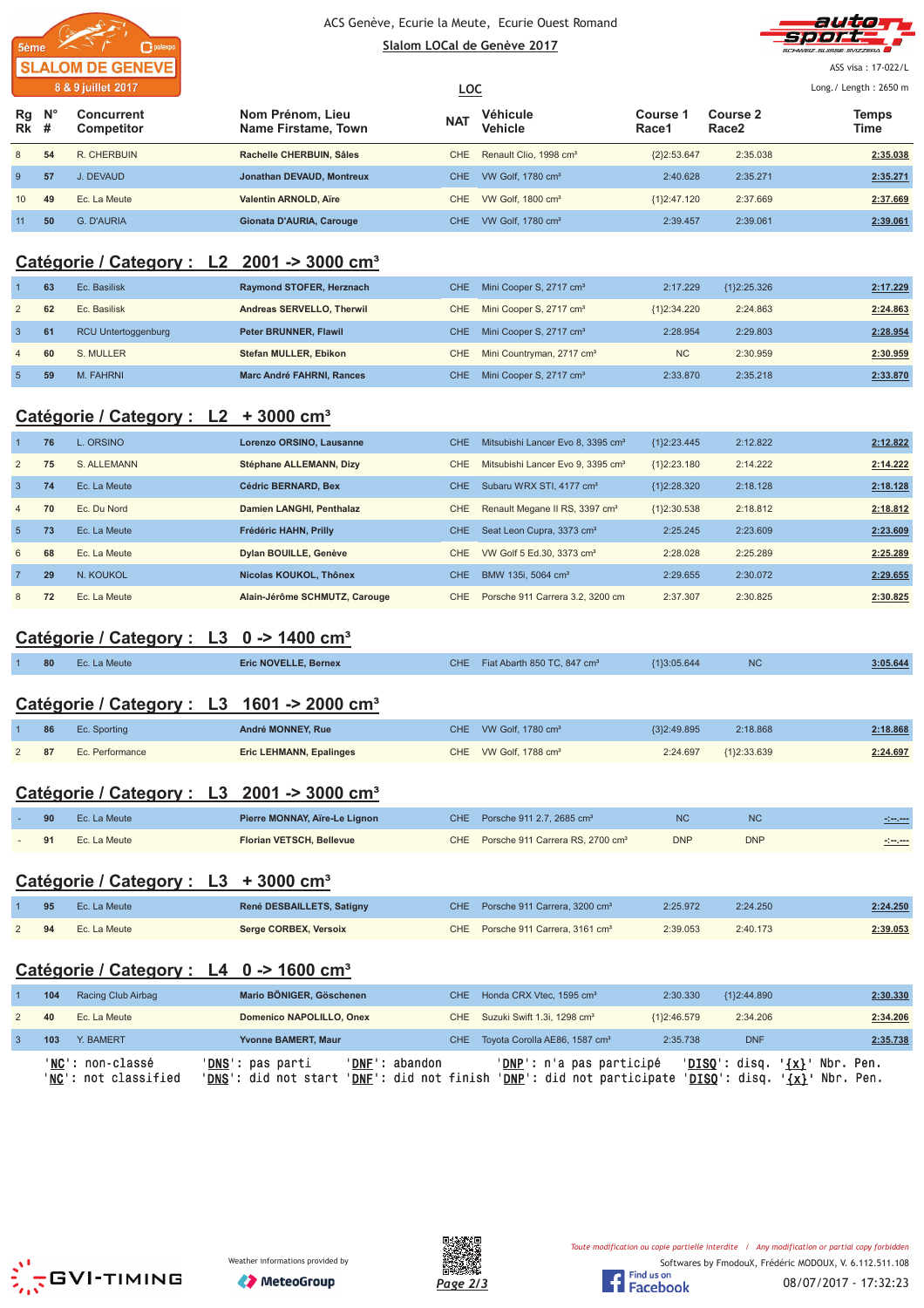

ACS Genève, Ecurie la Meute, Ecurie Ouest Romand





ASS visa: 17-022/L

|        |                  | 8 & 9 juillet 2017              |                                         | <u>LOC</u> |                     |                   |                   | Long./ Length: 2650 m |
|--------|------------------|---------------------------------|-----------------------------------------|------------|---------------------|-------------------|-------------------|-----------------------|
| $Rk$ # | $Rq$ $N^{\circ}$ | Concurrent<br><b>Competitor</b> | Nom Prénom, Lieu<br>Name Firstame, Town | <b>NAT</b> | Véhicule<br>Vehicle | Course 1<br>Race1 | Course 2<br>Race2 | Temps<br>Time         |

## **Catégorie / Category : L4 1601 -> 2000 cm³**

|                | 119 | Ec. La Meute      | <b>Olivier MORA, Cologny</b>          | CHE.       | Lotus Exige Cup, 1796 cm <sup>3</sup>      | 2:19.095      | 2:20.049      | 2:19.095       |
|----------------|-----|-------------------|---------------------------------------|------------|--------------------------------------------|---------------|---------------|----------------|
| 2              | 118 | Ec. La Meute      | Isabelle MONNAY-ROTH, Aïre-Le Lignon  | CHE        | Lotus Elise 111s, 1796 cm <sup>3</sup>     | 2:21.657      | 2:20.973      | 2:20.973       |
| $\overline{3}$ | 115 | N. KONRAD         | Nicolas KONRAD, Gimel                 | CHE.       | Opel Astra GSI 16v, 1997 cm <sup>3</sup>   | 2:24.731      | 2:25.273      | 2:24.731       |
| $\overline{4}$ | 117 | Ec. Des Lions     | Cédric LEUBA. Le Brassus              | CHE.       | Renault Clio RS, 1998 cm <sup>3</sup>      | ${1}2:27.167$ | ${2}2:41.896$ | 2:27.167       |
| $\overline{5}$ | 116 | <b>Gruyère RT</b> | Frédéric STEINER, Mossel              | CHE.       | Seat Ibiza GTI 16v, 1984 cm <sup>3</sup>   | ${1}2:37.134$ | 2:28.909      | 2:28.909       |
| 6              | 112 | M. CARAPELLA      | Mario CARAPELLA, Le Mont              | CHE        | Seat Ibiza Cupra, 1984 cm <sup>3</sup>     | ${1}2:40.487$ | 2:29.228      | 2:29.228       |
|                | 109 | Ec. Fun Racing    | Guillaume ZEMP, Genève                | <b>CHE</b> | Honda Integra, 1800 cm <sup>3</sup>        | {1}2:29.984   | ${12:30.756}$ | 2:29.984       |
| 8              | 121 | S. ROMANO         | Silvio ROMANO, Industriestrasse 17    | CHE        | Opel Astra G20 OPC, 1998 cm <sup>3</sup>   | 2:35.828      | 2:34.013      | 2:34.013       |
|                | 114 | Ec. Performance   | <b>Gil TARDY, Pompaples</b>           | CHE.       | Renault Megane Coupé, 1998 cm <sup>3</sup> | <b>DNF</b>    | <b>DNS</b>    | <u>Simon</u>   |
|                | 120 | H. WEGMÜLLER      | Hansjürg WEGMÜLLER, Diessbach b.Büren | CHE        | Lotus Elise MK2, 1796 cm <sup>3</sup>      | <b>NC</b>     | <b>NC</b>     | <u> 1000 -</u> |

## **Catégorie / Category : L4 2001 -> 3000 cm³**

|   | 127 | J. CIMINO         | Julien CIMINO, Crozet          | CHE Mini Cooper S R53, 2720 cm <sup>3</sup> | 2:17.032 | ${2}2:38.388$ | 2:17.032 |
|---|-----|-------------------|--------------------------------|---------------------------------------------|----------|---------------|----------|
|   | 128 | Ec. Performance   | Jacques BLULLE, St-Livres      | CHE VW Polo G40, 2162 cm <sup>3</sup>       | 2:24.790 | 2:24.409      | 2:24.409 |
|   |     | Ec. Quest-Romande | <b>Christophe GOLAY, Soral</b> | CHE BMW Z4 Coupé, 2990 cm <sup>3</sup>      | 2:34.342 | 2:30.541      | 2:30.541 |
| 4 | 126 | <b>B. PIROTTE</b> | <b>Blanche PIROTTE, Crozet</b> | CHE Mini Cooper S R53, 2720 cm <sup>3</sup> | 2:36.551 | 2:31.059      | 2:31.059 |

## **Catégorie / Category : L4 + 3000 cm³**

|                | 139    | Ec. La Meute                                   | <b>François CUANY, Bougy-Villars</b>                    | CHE                                            |                                               | Lotus Exige V6 Cup, 5875 cm <sup>3</sup>  |                                                                 | 2:11.478<br>2:11.844                           |                          | 2:11.478               |
|----------------|--------|------------------------------------------------|---------------------------------------------------------|------------------------------------------------|-----------------------------------------------|-------------------------------------------|-----------------------------------------------------------------|------------------------------------------------|--------------------------|------------------------|
| $\overline{2}$ | 135    | Ec. Performance                                | Michel DONDEYNAZ, Gimel                                 | <b>CHE</b>                                     | BMW M3, 3201 cm <sup>3</sup>                  |                                           | ${1}2:23.031$                                                   | 2:12.919                                       |                          | 2:12.919               |
| $\overline{3}$ | 140    | <b>MB Motorsport Team</b>                      | Pierre MÜRNER, Reichenbach                              | CHE.                                           | Porsche 991 GT3, 3800 cm <sup>3</sup>         |                                           | 2:19.316                                                        | 2:16.200                                       |                          | 2:16.200               |
| $\overline{4}$ | 136    | Ec. La Meute                                   | Julien MONNAY, Aïre-Le Lignon                           | CHE                                            | Porsche 997 GT3, 3600 cm <sup>3</sup>         |                                           | 2:18.919                                                        | 2:17.694                                       |                          | 2:17.694               |
| $5\phantom{1}$ | 137    | Ec. Fun Racing                                 | <b>Steve ANGLADE, Aïre</b>                              | <b>CHE</b>                                     | Subaru Impreza STI, 3390 cm <sup>3</sup>      |                                           | ${1}2:27.296$                                                   | 2:18.559                                       |                          | 2:18.559               |
| 6              | 132    | C. MARECHAL                                    | <b>Christophe MARECHAL, Gimel</b>                       | <b>CHE</b>                                     |                                               | Renault Megane R26R, 3400 cm <sup>3</sup> | ${1}2:28.873$                                                   | 2:20.098                                       |                          | 2:20.098               |
| $\overline{7}$ | 134    | Ec. La Meute                                   | François CHENNAZ, Genève                                | CHE.                                           | Lotus Elise S Club Racer, 3057 cm             |                                           | 2:21.945                                                        | 2:21.927                                       |                          | 2:21.927               |
| 8              | 32     | Ec. Ouest-Romande                              | Julien CARPENE, Carouge                                 | <b>CHE</b>                                     | Subaru Impreza, 4177 cm <sup>3</sup>          |                                           | 2:30.169                                                        | 2:30.086                                       |                          | 2:30.086               |
| 9              | 133    | P. BRINGOLF                                    | Philipp BRINGOLF, Gertafingen                           | CHE.                                           | Subaru Impreza, 3390 cm <sup>3</sup>          |                                           | ${1}2:43.699$                                                   | 2:31.514                                       |                          | 2:31.514               |
| 10             | 30     | Ec. La Meute                                   | <b>Anthony BUCHS, Beaumont</b>                          | <b>CHE</b>                                     | Mazda 3 MPS, 3844 cm <sup>3</sup>             |                                           | 2:31.900                                                        | 2:33.335                                       |                          | 2:31.900               |
| 11             | 69     | S. CIMINO                                      | Sergio CIMINO, F-Crozet                                 | CHE.                                           | VW Golf, 3060 cm <sup>3</sup>                 |                                           |                                                                 | <b>NC</b><br>2:36.727                          |                          | 2:36.727               |
|                | 138    | E. ALLEMANN                                    | <b>Eric ALLEMANN, Dizy</b>                              | CHE                                            | Mitsubishi Lancer Evo 6, 3395 cm <sup>3</sup> |                                           |                                                                 | <b>DNP</b><br><b>DNP</b>                       |                          | <u> 1999 - 1999</u>    |
|                | ' NC ' | ' <b>NC</b> ': non-classé<br>': not classified | ' <b>DNS</b> ': pas parti<br><b>DNS</b> : did not start | 'DNF': abandon<br><b>DNF</b> ': did not finish |                                               |                                           | ' <b>DNP</b> ': n'a pas participé<br>'DNP': did not participate | ' <b>DISQ':</b> disq.<br>' <b>DISQ':</b> disq. | $\{x\}$ .<br>$'$ $\{x\}$ | Nbr. Pen.<br>Nbr. Pen. |

 **!** 

 **"
#\$ %**





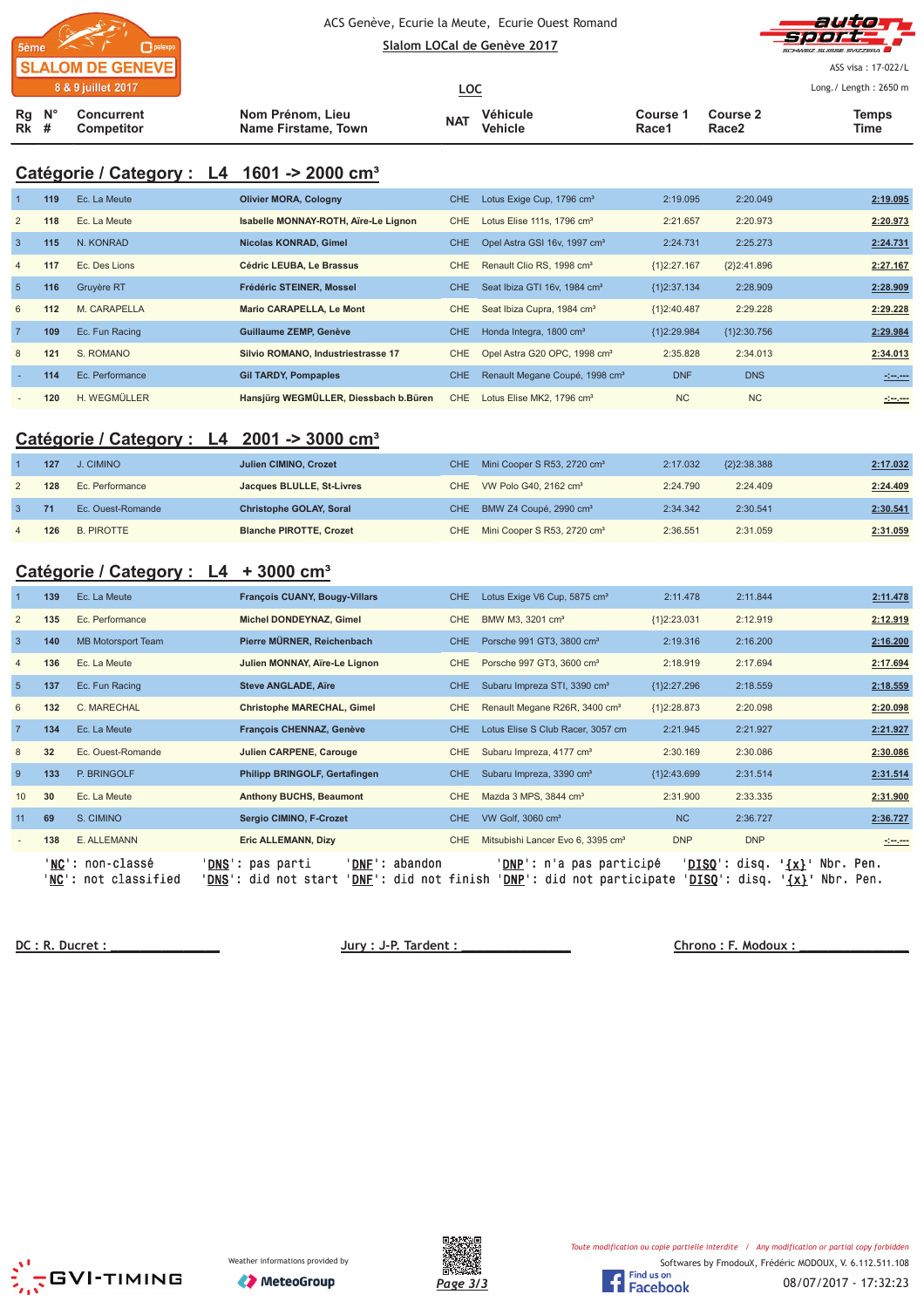



ASS visa: 17-022/L

 $\sqrt{25.25}$ 

| N°<br><b>Course 2</b><br><b>Course 1</b><br>Rg<br><b>Concurrent</b><br>Nom Prénom, Lieu<br><b>Véhicule</b><br>Temps<br><b>NAT</b><br>Grp<br><b>Rk</b><br>#<br>Name Firstname, Town<br>Vehicle<br>Race2<br>Competitor<br>Race1<br>Time<br>$\overline{1}$<br>L4<br>139<br>Ec. La Meute<br><b>CUANY François, Bougy-Villars</b><br><b>CHE</b><br>Lotus Exige V6 Cup, 5875 cm <sup>3</sup><br>2:11.478<br>2:11.844<br>2:11.478<br>$\overline{2}$<br>L2<br>76<br>L. ORSINO<br>CHE<br>2:12.822<br>2:12.822<br>ORSINO Lorenzo, Lausanne<br>Mitsubishi Lancer Evo 8, 3395 cm<br>${1}2:23.445$<br>$\mathbf{3}$<br>L4<br>135<br>Ec. Performance<br>DONDEYNAZ Michel, Gimel<br><b>CHE</b><br>BMW M3, 3201 cm <sup>3</sup><br>{1}2:23.031<br>2:12.919<br>2:12.919<br>$\overline{a}$<br>L2<br>2:14.222<br>75<br>S. ALLEMANN<br><b>ALLEMANN Stéphane, Dizy</b><br><b>CHE</b><br>${1}2:23.180$<br>2:14.222<br>Mitsubishi Lancer Evo 9, 3395 cm<br>$5\phantom{1}$<br>L4<br>140<br><b>MB Motorsport Team</b><br><b>MÜRNER Pierre, Reichenbach</b><br><b>CHE</b><br>Porsche 991 GT3, 3800 cm <sup>3</sup><br>2:16.200<br>2:19.316<br>2:16.200<br>L2<br>6<br>53<br>Gruyère RT<br><b>DEVAUD Benjamin, Montreux</b><br><b>CHE</b><br>VW Golf 16v, 1779 cm <sup>3</sup><br>2:20.566<br>2:16.984<br>2:16.984<br>$\overline{7}$<br>L4<br>127<br><b>CIMINO Julien, Crozet</b><br><b>CHE</b><br>Mini Cooper S R53, 2720 cm <sup>3</sup><br>2:17.032<br>2:18.388<br>2:17.032<br>J. CIMINO<br>$\,$ 8<br>L2<br>63<br>Ec. Basilisk<br><b>STOFER Raymond, Herznach</b><br><b>CHE</b><br>Mini Cooper S, 2717 cm <sup>3</sup><br>2:17.229<br>2:17.229<br>${1}2:25.326$<br>$\overline{9}$<br>L4<br>136<br><b>MONNAY Julien, Aïre-Le Lignon</b><br><b>CHE</b><br>Porsche 997 GT3, 3600 cm <sup>3</sup><br>2:18.919<br>2:17.694<br>Ec. La Meute<br>2:17.694<br>L2<br>10<br>74<br>Ec. La Meute<br><b>BERNARD Cédric, Bex</b><br><b>CHE</b><br>Subaru WRX STI, 4177 cm <sup>3</sup><br>{1}2:28.320<br>2:18.128<br>2:18.128<br>L2<br>56<br>M. SAUVAIN<br>SAUVAIN Manoah, St-Légier<br><b>CHE</b><br>2:18.558<br>11<br>VW Golf 16v, 1780 cm <sup>3</sup><br>2:18.558<br>${1}2:27.652$<br>L4<br>137<br>Ec. Fun Racing<br><b>ANGLADE Steve, Aïre</b><br><b>CHE</b><br>Subaru Impreza STI, 3390 cm <sup>3</sup><br>${1}2:27.296$<br>2:18.559<br>2:18.559<br>12<br>L1<br><b>CHE</b><br>2:18.699<br>13<br>34<br>M. EGGENBERGER<br>EGGENBERGER Manfred, Zürich<br>BMW 1er M Coupé, 5064 cm <sup>3</sup><br>2:19.713<br>2:18.699<br>L2<br>70<br>Ec. Du Nord<br><b>LANGHI Damien, Penthalaz</b><br><b>CHE</b><br>Renault Megane II RS, 3397 cm <sup>3</sup><br>${1}2:30.538$<br>2:18.812<br>2:18.812<br>14<br>L <sub>3</sub><br>15<br>86<br><b>CHE</b><br>VW Golf, 1780 cm <sup>3</sup><br>2:18.868<br>2:18.868<br>Ec. Sporting<br><b>MONNEY André, Rue</b><br>{3}2:49.895<br>L4<br><b>CHE</b><br>Lotus Exige Cup, 1796 cm <sup>3</sup><br>2:19.095<br>16<br>119<br>Ec. La Meute<br><b>MORA Olivier, Cologny</b><br>2:19.095<br>2:20.049<br>L2<br>2:19.198<br>17<br>48<br>Sq. Corse Quadrifoglio<br>PALTENGHI Massimo, Cugnasco<br><b>CHE</b><br>Toyota GT86, 1998 cm <sup>3</sup><br>{1}2:29.790<br>2:19.198<br>L2<br><b>HENCHOZ Léonard, Gollion</b><br><b>CHE</b><br>2:21.097<br>2:19.280<br>2:19.280<br>18<br>55<br>Ec. Du Nord<br>Renault Clio, 1998 cm <sup>3</sup><br>L4<br>19<br>132<br>C. MARECHAL<br><b>MARECHAL Christophe, Gimel</b><br><b>CHE</b><br>Renault Megane R26R, 3400 cm <sup>3</sup><br>2:20.098<br>2:20.098<br>{1}2:28.873<br>L2<br><b>CHE</b><br>2:20.575<br>2:20.228<br>2:20.228<br>20<br>44<br>Ec. Performance<br>SCHWARZ Mike, Cossonay<br>Honda Civic, 1595 cm <sup>3</sup><br>L1<br>21<br>27<br>R. ROCHAT<br>ROCHAT Rémy, Le Solliat<br><b>CHE</b><br>Audi S1 SB, 3373 cm <sup>3</sup><br>2:22.513<br>2:20.503<br>2:20.503<br>L1<br>22<br>15<br><b>MB Motorsport Team</b><br><b>ZAHND Hansueli, Thun</b><br><b>CHE</b><br>2:20.508<br>2:21.686<br>2:20.508<br>Peugeot 208 GTI, 2717 cm <sup>3</sup><br>L4<br>23<br>118<br>Ec. La Meute<br>MONNAY-ROTH Isabelle, Aïre-Le Lignon<br><b>CHE</b><br>2:21.657<br>2:20.973<br>2:20.973<br>Lotus Elise 111s, 1796 cm <sup>3</sup><br>24<br>L4<br>134<br><b>CHE</b><br>2:21.945<br>2:21.927<br>2:21.927<br>Ec. La Meute<br>CHENNAZ François, Genève<br>Lotus Elise S Club Racer, 3057 c<br>L2<br>25<br>46<br>Bödeli Racing Club<br>2:22.134<br>SCHRANZ Michael, Wilderswil<br>CHE<br>Honda Integra Type R, 1797 cm <sup>3</sup><br>2:25.625<br>2:22.134<br>L2<br>26<br>43<br>D. JORAY<br>JORAY Didier, Gingins<br><b>CHE</b><br>Citroën Saxo VTS, 1587 cm <sup>3</sup><br>2:25.019<br>2:22.822<br>2:22.822<br>27<br>L1<br>33<br><b>BLEULER Stéphane, Aïre</b><br><b>CHE</b><br>Ford Focus RS, 3843 cm <sup>3</sup><br>2:22.837<br>2:24.222<br>2:22.837<br>Ec. La Meute<br>L1<br>23<br>Ec. La Meute<br>ARPA Grégory, Chêne-Bougeries<br><b>CHE</b><br>Porsche 911 4S, 3800 cm <sup>3</sup><br>2:25.168<br>2:22.987<br>2:22.987<br>28<br>L1<br>2:23.200<br>29<br>28<br>Y. PRETTO<br><b>CHE</b><br>2:23.780<br>2:23.200<br><b>PRETTO Yann, Genève</b><br>Honda Civic Type R, 3393 cm <sup>3</sup><br>L2<br>73<br>Ec. La Meute<br><b>HAHN Frédéric, Prilly</b><br><b>CHE</b><br>Seat Leon Cupra, 3373 cm <sup>3</sup><br>2:25.245<br>2:23.609<br>2:23.609<br>30<br>L1<br>2:23.838<br>2:23.838<br>31<br>Ec. Performance<br><b>BLANC Claude-Alain, Montricher</b><br><b>CHE</b><br>Mitsubishi Lancer Evo, 3397 cm <sup>3</sup><br>2:25.860<br>31<br>L1<br>9<br>Sq. Corse Quadrifoglio<br>HÜRZELER Giorgio, Porto Ronco<br><b>CHE</b><br>Subaru BRZ 2.0R, 1998 cm <sup>3</sup><br>${1}2:34.001$<br>2:24.183<br>2:24.183<br>32<br>L <sub>3</sub><br>95<br>Ec. La Meute<br><b>DESBAILLETS René, Satigny</b><br><b>CHE</b><br>Porsche 911 Carrera, 3200 cm <sup>3</sup><br>2:25.972<br>2:24.250<br>2:24.250<br>33<br>L2<br>51<br>CHE<br>Renault Clio, 1998 cm <sup>3</sup><br>2:24.899<br>2:24.375<br>34<br>Ec. Performance<br>GUEX Michaël, Dompierre<br>2:24.375<br>L4<br>35<br>128<br>Ec. Performance<br><b>BLULLE Jacques, St-Livres</b><br><b>CHE</b><br>VW Polo G40, 2162 cm <sup>3</sup><br>2:24.790<br>2:24.409<br>2:24.409<br>L <sub>3</sub><br><b>LEHMANN Eric, Epalinges</b><br><b>CHE</b><br>VW Golf, 1788 cm <sup>3</sup><br>2:24.697<br>${1}2:33.639$<br>2:24.697<br>36<br>87<br>Ec. Performance<br>L4<br>37<br>115<br>N. KONRAD<br><b>KONRAD Nicolas, Gimel</b><br><b>CHE</b><br>Opel Astra GSI 16v, 1997 cm <sup>3</sup><br>2:24.731<br>2:25.273<br>2:24.731<br>L1<br><b>CHE</b><br>2:24.818<br>${1}2:32.472$<br>2:24.818<br>38<br>10<br>N. FANKHAUSER<br>FANKHAUSER Nicola, Blumenstein<br>Honda Civic Type R, 1998 cm <sup>3</sup><br>L2<br>39<br>62<br>Ec. Basilisk<br><b>SERVELLO Andreas, Therwil</b><br><b>CHE</b><br>Mini Cooper S, 2717 cm <sup>3</sup><br>{1}2:34.220<br>2:24.863<br>2:24.863<br>L1<br>19<br>Ec. La Meute<br><b>MAEDER Arnaud, Confignon</b><br>CHE<br>Renault Clio, 2751 cm <sup>3</sup><br>2:24.907<br>${1}2:35.852$<br>2:24.907<br>40<br>L2<br>41<br>68<br>Ec. La Meute<br><b>BOUILLE Dylan, Genève</b><br><b>CHE</b><br>VW Golf 5 Ed.30, 3373 cm <sup>3</sup><br>2:28.028<br>2:25.289<br>2:25.289<br>L1<br>Ec. Du Nord<br><b>NICOLE Patrice, Yvonand</b><br><b>CHE</b><br>Opel Corsa OPC, 2717 cm <sup>3</sup><br>2:25.351<br>{1}2:34.929<br>2:25.351<br>42<br>18<br>L2<br>NC<br>43<br>47<br>M. FALABRETTI<br>FALABRETTI Mario, Wangen an der Aar<br><b>CHE</b><br>Renault Clio Sport 16v, 1998 cm <sup>3</sup><br>2:25.783<br>2:25.783<br>L2<br>39<br>Equipe Bernoise<br>BÖLLE Tobias, Zürich<br><b>CHE</b><br>Peugeot 106 Rallye, 1293 cm <sup>3</sup><br>2:26.037<br>${2}2:47.341$<br>2:26.037<br>44<br>L1<br>17<br>R. MOURA<br>MOURA Richard, Châtel-St-Denis<br><b>CHE</b><br>Peugeot 308 GTI, 2717 cm <sup>3</sup><br>${1}2:38.267$<br>2:26.570<br>2:26.570<br>45<br>L1<br>25<br>Ec. La Meute<br><b>BLEULER René, Aïre</b><br>CHE<br>Audi S1 SB, 3373 cm <sup>3</sup><br>2:27.482<br>2:26.695<br>2:26.695<br>46<br>47<br>L4<br>117<br><b>LEUBA Cédric, Le Brassus</b><br>Ec. Des Lions<br>CHE<br>Renault Clio RS, 1998 cm <sup>3</sup><br>{1}2:27.167<br>${2}2:41.896$<br>2:27.167<br>' <mark>NC</mark> ': non-classé<br>' <u>DNS</u> ': pas parti<br>'DNE': abandon<br>' <u>DISQ</u> ': disq. ' <u>{x}</u> ' Nbr. Pen.<br>' <u>DNP</u> ': n'a pas participé |  | 8 & 9 juliet 2017 |  | <b>Scratch LOC</b> |  | Long. / Length: $2650$ m |
|-----------------------------------------------------------------------------------------------------------------------------------------------------------------------------------------------------------------------------------------------------------------------------------------------------------------------------------------------------------------------------------------------------------------------------------------------------------------------------------------------------------------------------------------------------------------------------------------------------------------------------------------------------------------------------------------------------------------------------------------------------------------------------------------------------------------------------------------------------------------------------------------------------------------------------------------------------------------------------------------------------------------------------------------------------------------------------------------------------------------------------------------------------------------------------------------------------------------------------------------------------------------------------------------------------------------------------------------------------------------------------------------------------------------------------------------------------------------------------------------------------------------------------------------------------------------------------------------------------------------------------------------------------------------------------------------------------------------------------------------------------------------------------------------------------------------------------------------------------------------------------------------------------------------------------------------------------------------------------------------------------------------------------------------------------------------------------------------------------------------------------------------------------------------------------------------------------------------------------------------------------------------------------------------------------------------------------------------------------------------------------------------------------------------------------------------------------------------------------------------------------------------------------------------------------------------------------------------------------------------------------------------------------------------------------------------------------------------------------------------------------------------------------------------------------------------------------------------------------------------------------------------------------------------------------------------------------------------------------------------------------------------------------------------------------------------------------------------------------------------------------------------------------------------------------------------------------------------------------------------------------------------------------------------------------------------------------------------------------------------------------------------------------------------------------------------------------------------------------------------------------------------------------------------------------------------------------------------------------------------------------------------------------------------------------------------------------------------------------------------------------------------------------------------------------------------------------------------------------------------------------------------------------------------------------------------------------------------------------------------------------------------------------------------------------------------------------------------------------------------------------------------------------------------------------------------------------------------------------------------------------------------------------------------------------------------------------------------------------------------------------------------------------------------------------------------------------------------------------------------------------------------------------------------------------------------------------------------------------------------------------------------------------------------------------------------------------------------------------------------------------------------------------------------------------------------------------------------------------------------------------------------------------------------------------------------------------------------------------------------------------------------------------------------------------------------------------------------------------------------------------------------------------------------------------------------------------------------------------------------------------------------------------------------------------------------------------------------------------------------------------------------------------------------------------------------------------------------------------------------------------------------------------------------------------------------------------------------------------------------------------------------------------------------------------------------------------------------------------------------------------------------------------------------------------------------------------------------------------------------------------------------------------------------------------------------------------------------------------------------------------------------------------------------------------------------------------------------------------------------------------------------------------------------------------------------------------------------------------------------------------------------------------------------------------------------------------------------------------------------------------------------------------------------------------------------------------------------------------------------------------------------------------------------------------------------------------------------------------------------------------------------------------------------------------------------------------------------------------------------------------------------------------------------------------------------------------------------------------------------------------------------------------------------------------------------------------------------------------------------------------------------------------------------------------------------------------------------------------------------------------------------------------------------------------------------------------------------------------------------------------------------------------------------------------------------------------------------------------------------------------------------------------------------------------------------------------------------------------------------------------------------------------------------------------------------------------------------------------------------------------------------------------------------------------------------------------------------------------------------------------------------------------------------------------------------------------------------------------------------------------------------------------------------------------------------------------------------------------------------------------------------------------------------------------------------------------------------------------------------------------------------------------------------------------------------------------------------------------------------------------------------------------------------------------------------------------|--|-------------------|--|--------------------|--|--------------------------|
|                                                                                                                                                                                                                                                                                                                                                                                                                                                                                                                                                                                                                                                                                                                                                                                                                                                                                                                                                                                                                                                                                                                                                                                                                                                                                                                                                                                                                                                                                                                                                                                                                                                                                                                                                                                                                                                                                                                                                                                                                                                                                                                                                                                                                                                                                                                                                                                                                                                                                                                                                                                                                                                                                                                                                                                                                                                                                                                                                                                                                                                                                                                                                                                                                                                                                                                                                                                                                                                                                                                                                                                                                                                                                                                                                                                                                                                                                                                                                                                                                                                                                                                                                                                                                                                                                                                                                                                                                                                                                                                                                                                                                                                                                                                                                                                                                                                                                                                                                                                                                                                                                                                                                                                                                                                                                                                                                                                                                                                                                                                                                                                                                                                                                                                                                                                                                                                                                                                                                                                                                                                                                                                                                                                                                                                                                                                                                                                                                                                                                                                                                                                                                                                                                                                                                                                                                                                                                                                                                                                                                                                                                                                                                                                                                                                                                                                                                                                                                                                                                                                                                                                                                                                                                                                                                                                                                                                                                                                                                                                                                                                                                                                                                                                                                                                                                                                             |  |                   |  |                    |  |                          |
|                                                                                                                                                                                                                                                                                                                                                                                                                                                                                                                                                                                                                                                                                                                                                                                                                                                                                                                                                                                                                                                                                                                                                                                                                                                                                                                                                                                                                                                                                                                                                                                                                                                                                                                                                                                                                                                                                                                                                                                                                                                                                                                                                                                                                                                                                                                                                                                                                                                                                                                                                                                                                                                                                                                                                                                                                                                                                                                                                                                                                                                                                                                                                                                                                                                                                                                                                                                                                                                                                                                                                                                                                                                                                                                                                                                                                                                                                                                                                                                                                                                                                                                                                                                                                                                                                                                                                                                                                                                                                                                                                                                                                                                                                                                                                                                                                                                                                                                                                                                                                                                                                                                                                                                                                                                                                                                                                                                                                                                                                                                                                                                                                                                                                                                                                                                                                                                                                                                                                                                                                                                                                                                                                                                                                                                                                                                                                                                                                                                                                                                                                                                                                                                                                                                                                                                                                                                                                                                                                                                                                                                                                                                                                                                                                                                                                                                                                                                                                                                                                                                                                                                                                                                                                                                                                                                                                                                                                                                                                                                                                                                                                                                                                                                                                                                                                                                             |  |                   |  |                    |  |                          |
|                                                                                                                                                                                                                                                                                                                                                                                                                                                                                                                                                                                                                                                                                                                                                                                                                                                                                                                                                                                                                                                                                                                                                                                                                                                                                                                                                                                                                                                                                                                                                                                                                                                                                                                                                                                                                                                                                                                                                                                                                                                                                                                                                                                                                                                                                                                                                                                                                                                                                                                                                                                                                                                                                                                                                                                                                                                                                                                                                                                                                                                                                                                                                                                                                                                                                                                                                                                                                                                                                                                                                                                                                                                                                                                                                                                                                                                                                                                                                                                                                                                                                                                                                                                                                                                                                                                                                                                                                                                                                                                                                                                                                                                                                                                                                                                                                                                                                                                                                                                                                                                                                                                                                                                                                                                                                                                                                                                                                                                                                                                                                                                                                                                                                                                                                                                                                                                                                                                                                                                                                                                                                                                                                                                                                                                                                                                                                                                                                                                                                                                                                                                                                                                                                                                                                                                                                                                                                                                                                                                                                                                                                                                                                                                                                                                                                                                                                                                                                                                                                                                                                                                                                                                                                                                                                                                                                                                                                                                                                                                                                                                                                                                                                                                                                                                                                                                             |  |                   |  |                    |  |                          |
|                                                                                                                                                                                                                                                                                                                                                                                                                                                                                                                                                                                                                                                                                                                                                                                                                                                                                                                                                                                                                                                                                                                                                                                                                                                                                                                                                                                                                                                                                                                                                                                                                                                                                                                                                                                                                                                                                                                                                                                                                                                                                                                                                                                                                                                                                                                                                                                                                                                                                                                                                                                                                                                                                                                                                                                                                                                                                                                                                                                                                                                                                                                                                                                                                                                                                                                                                                                                                                                                                                                                                                                                                                                                                                                                                                                                                                                                                                                                                                                                                                                                                                                                                                                                                                                                                                                                                                                                                                                                                                                                                                                                                                                                                                                                                                                                                                                                                                                                                                                                                                                                                                                                                                                                                                                                                                                                                                                                                                                                                                                                                                                                                                                                                                                                                                                                                                                                                                                                                                                                                                                                                                                                                                                                                                                                                                                                                                                                                                                                                                                                                                                                                                                                                                                                                                                                                                                                                                                                                                                                                                                                                                                                                                                                                                                                                                                                                                                                                                                                                                                                                                                                                                                                                                                                                                                                                                                                                                                                                                                                                                                                                                                                                                                                                                                                                                                             |  |                   |  |                    |  |                          |
|                                                                                                                                                                                                                                                                                                                                                                                                                                                                                                                                                                                                                                                                                                                                                                                                                                                                                                                                                                                                                                                                                                                                                                                                                                                                                                                                                                                                                                                                                                                                                                                                                                                                                                                                                                                                                                                                                                                                                                                                                                                                                                                                                                                                                                                                                                                                                                                                                                                                                                                                                                                                                                                                                                                                                                                                                                                                                                                                                                                                                                                                                                                                                                                                                                                                                                                                                                                                                                                                                                                                                                                                                                                                                                                                                                                                                                                                                                                                                                                                                                                                                                                                                                                                                                                                                                                                                                                                                                                                                                                                                                                                                                                                                                                                                                                                                                                                                                                                                                                                                                                                                                                                                                                                                                                                                                                                                                                                                                                                                                                                                                                                                                                                                                                                                                                                                                                                                                                                                                                                                                                                                                                                                                                                                                                                                                                                                                                                                                                                                                                                                                                                                                                                                                                                                                                                                                                                                                                                                                                                                                                                                                                                                                                                                                                                                                                                                                                                                                                                                                                                                                                                                                                                                                                                                                                                                                                                                                                                                                                                                                                                                                                                                                                                                                                                                                                             |  |                   |  |                    |  |                          |
|                                                                                                                                                                                                                                                                                                                                                                                                                                                                                                                                                                                                                                                                                                                                                                                                                                                                                                                                                                                                                                                                                                                                                                                                                                                                                                                                                                                                                                                                                                                                                                                                                                                                                                                                                                                                                                                                                                                                                                                                                                                                                                                                                                                                                                                                                                                                                                                                                                                                                                                                                                                                                                                                                                                                                                                                                                                                                                                                                                                                                                                                                                                                                                                                                                                                                                                                                                                                                                                                                                                                                                                                                                                                                                                                                                                                                                                                                                                                                                                                                                                                                                                                                                                                                                                                                                                                                                                                                                                                                                                                                                                                                                                                                                                                                                                                                                                                                                                                                                                                                                                                                                                                                                                                                                                                                                                                                                                                                                                                                                                                                                                                                                                                                                                                                                                                                                                                                                                                                                                                                                                                                                                                                                                                                                                                                                                                                                                                                                                                                                                                                                                                                                                                                                                                                                                                                                                                                                                                                                                                                                                                                                                                                                                                                                                                                                                                                                                                                                                                                                                                                                                                                                                                                                                                                                                                                                                                                                                                                                                                                                                                                                                                                                                                                                                                                                                             |  |                   |  |                    |  |                          |
|                                                                                                                                                                                                                                                                                                                                                                                                                                                                                                                                                                                                                                                                                                                                                                                                                                                                                                                                                                                                                                                                                                                                                                                                                                                                                                                                                                                                                                                                                                                                                                                                                                                                                                                                                                                                                                                                                                                                                                                                                                                                                                                                                                                                                                                                                                                                                                                                                                                                                                                                                                                                                                                                                                                                                                                                                                                                                                                                                                                                                                                                                                                                                                                                                                                                                                                                                                                                                                                                                                                                                                                                                                                                                                                                                                                                                                                                                                                                                                                                                                                                                                                                                                                                                                                                                                                                                                                                                                                                                                                                                                                                                                                                                                                                                                                                                                                                                                                                                                                                                                                                                                                                                                                                                                                                                                                                                                                                                                                                                                                                                                                                                                                                                                                                                                                                                                                                                                                                                                                                                                                                                                                                                                                                                                                                                                                                                                                                                                                                                                                                                                                                                                                                                                                                                                                                                                                                                                                                                                                                                                                                                                                                                                                                                                                                                                                                                                                                                                                                                                                                                                                                                                                                                                                                                                                                                                                                                                                                                                                                                                                                                                                                                                                                                                                                                                                             |  |                   |  |                    |  |                          |
|                                                                                                                                                                                                                                                                                                                                                                                                                                                                                                                                                                                                                                                                                                                                                                                                                                                                                                                                                                                                                                                                                                                                                                                                                                                                                                                                                                                                                                                                                                                                                                                                                                                                                                                                                                                                                                                                                                                                                                                                                                                                                                                                                                                                                                                                                                                                                                                                                                                                                                                                                                                                                                                                                                                                                                                                                                                                                                                                                                                                                                                                                                                                                                                                                                                                                                                                                                                                                                                                                                                                                                                                                                                                                                                                                                                                                                                                                                                                                                                                                                                                                                                                                                                                                                                                                                                                                                                                                                                                                                                                                                                                                                                                                                                                                                                                                                                                                                                                                                                                                                                                                                                                                                                                                                                                                                                                                                                                                                                                                                                                                                                                                                                                                                                                                                                                                                                                                                                                                                                                                                                                                                                                                                                                                                                                                                                                                                                                                                                                                                                                                                                                                                                                                                                                                                                                                                                                                                                                                                                                                                                                                                                                                                                                                                                                                                                                                                                                                                                                                                                                                                                                                                                                                                                                                                                                                                                                                                                                                                                                                                                                                                                                                                                                                                                                                                                             |  |                   |  |                    |  |                          |
|                                                                                                                                                                                                                                                                                                                                                                                                                                                                                                                                                                                                                                                                                                                                                                                                                                                                                                                                                                                                                                                                                                                                                                                                                                                                                                                                                                                                                                                                                                                                                                                                                                                                                                                                                                                                                                                                                                                                                                                                                                                                                                                                                                                                                                                                                                                                                                                                                                                                                                                                                                                                                                                                                                                                                                                                                                                                                                                                                                                                                                                                                                                                                                                                                                                                                                                                                                                                                                                                                                                                                                                                                                                                                                                                                                                                                                                                                                                                                                                                                                                                                                                                                                                                                                                                                                                                                                                                                                                                                                                                                                                                                                                                                                                                                                                                                                                                                                                                                                                                                                                                                                                                                                                                                                                                                                                                                                                                                                                                                                                                                                                                                                                                                                                                                                                                                                                                                                                                                                                                                                                                                                                                                                                                                                                                                                                                                                                                                                                                                                                                                                                                                                                                                                                                                                                                                                                                                                                                                                                                                                                                                                                                                                                                                                                                                                                                                                                                                                                                                                                                                                                                                                                                                                                                                                                                                                                                                                                                                                                                                                                                                                                                                                                                                                                                                                                             |  |                   |  |                    |  |                          |
|                                                                                                                                                                                                                                                                                                                                                                                                                                                                                                                                                                                                                                                                                                                                                                                                                                                                                                                                                                                                                                                                                                                                                                                                                                                                                                                                                                                                                                                                                                                                                                                                                                                                                                                                                                                                                                                                                                                                                                                                                                                                                                                                                                                                                                                                                                                                                                                                                                                                                                                                                                                                                                                                                                                                                                                                                                                                                                                                                                                                                                                                                                                                                                                                                                                                                                                                                                                                                                                                                                                                                                                                                                                                                                                                                                                                                                                                                                                                                                                                                                                                                                                                                                                                                                                                                                                                                                                                                                                                                                                                                                                                                                                                                                                                                                                                                                                                                                                                                                                                                                                                                                                                                                                                                                                                                                                                                                                                                                                                                                                                                                                                                                                                                                                                                                                                                                                                                                                                                                                                                                                                                                                                                                                                                                                                                                                                                                                                                                                                                                                                                                                                                                                                                                                                                                                                                                                                                                                                                                                                                                                                                                                                                                                                                                                                                                                                                                                                                                                                                                                                                                                                                                                                                                                                                                                                                                                                                                                                                                                                                                                                                                                                                                                                                                                                                                                             |  |                   |  |                    |  |                          |
|                                                                                                                                                                                                                                                                                                                                                                                                                                                                                                                                                                                                                                                                                                                                                                                                                                                                                                                                                                                                                                                                                                                                                                                                                                                                                                                                                                                                                                                                                                                                                                                                                                                                                                                                                                                                                                                                                                                                                                                                                                                                                                                                                                                                                                                                                                                                                                                                                                                                                                                                                                                                                                                                                                                                                                                                                                                                                                                                                                                                                                                                                                                                                                                                                                                                                                                                                                                                                                                                                                                                                                                                                                                                                                                                                                                                                                                                                                                                                                                                                                                                                                                                                                                                                                                                                                                                                                                                                                                                                                                                                                                                                                                                                                                                                                                                                                                                                                                                                                                                                                                                                                                                                                                                                                                                                                                                                                                                                                                                                                                                                                                                                                                                                                                                                                                                                                                                                                                                                                                                                                                                                                                                                                                                                                                                                                                                                                                                                                                                                                                                                                                                                                                                                                                                                                                                                                                                                                                                                                                                                                                                                                                                                                                                                                                                                                                                                                                                                                                                                                                                                                                                                                                                                                                                                                                                                                                                                                                                                                                                                                                                                                                                                                                                                                                                                                                             |  |                   |  |                    |  |                          |
|                                                                                                                                                                                                                                                                                                                                                                                                                                                                                                                                                                                                                                                                                                                                                                                                                                                                                                                                                                                                                                                                                                                                                                                                                                                                                                                                                                                                                                                                                                                                                                                                                                                                                                                                                                                                                                                                                                                                                                                                                                                                                                                                                                                                                                                                                                                                                                                                                                                                                                                                                                                                                                                                                                                                                                                                                                                                                                                                                                                                                                                                                                                                                                                                                                                                                                                                                                                                                                                                                                                                                                                                                                                                                                                                                                                                                                                                                                                                                                                                                                                                                                                                                                                                                                                                                                                                                                                                                                                                                                                                                                                                                                                                                                                                                                                                                                                                                                                                                                                                                                                                                                                                                                                                                                                                                                                                                                                                                                                                                                                                                                                                                                                                                                                                                                                                                                                                                                                                                                                                                                                                                                                                                                                                                                                                                                                                                                                                                                                                                                                                                                                                                                                                                                                                                                                                                                                                                                                                                                                                                                                                                                                                                                                                                                                                                                                                                                                                                                                                                                                                                                                                                                                                                                                                                                                                                                                                                                                                                                                                                                                                                                                                                                                                                                                                                                                             |  |                   |  |                    |  |                          |
|                                                                                                                                                                                                                                                                                                                                                                                                                                                                                                                                                                                                                                                                                                                                                                                                                                                                                                                                                                                                                                                                                                                                                                                                                                                                                                                                                                                                                                                                                                                                                                                                                                                                                                                                                                                                                                                                                                                                                                                                                                                                                                                                                                                                                                                                                                                                                                                                                                                                                                                                                                                                                                                                                                                                                                                                                                                                                                                                                                                                                                                                                                                                                                                                                                                                                                                                                                                                                                                                                                                                                                                                                                                                                                                                                                                                                                                                                                                                                                                                                                                                                                                                                                                                                                                                                                                                                                                                                                                                                                                                                                                                                                                                                                                                                                                                                                                                                                                                                                                                                                                                                                                                                                                                                                                                                                                                                                                                                                                                                                                                                                                                                                                                                                                                                                                                                                                                                                                                                                                                                                                                                                                                                                                                                                                                                                                                                                                                                                                                                                                                                                                                                                                                                                                                                                                                                                                                                                                                                                                                                                                                                                                                                                                                                                                                                                                                                                                                                                                                                                                                                                                                                                                                                                                                                                                                                                                                                                                                                                                                                                                                                                                                                                                                                                                                                                                             |  |                   |  |                    |  |                          |
|                                                                                                                                                                                                                                                                                                                                                                                                                                                                                                                                                                                                                                                                                                                                                                                                                                                                                                                                                                                                                                                                                                                                                                                                                                                                                                                                                                                                                                                                                                                                                                                                                                                                                                                                                                                                                                                                                                                                                                                                                                                                                                                                                                                                                                                                                                                                                                                                                                                                                                                                                                                                                                                                                                                                                                                                                                                                                                                                                                                                                                                                                                                                                                                                                                                                                                                                                                                                                                                                                                                                                                                                                                                                                                                                                                                                                                                                                                                                                                                                                                                                                                                                                                                                                                                                                                                                                                                                                                                                                                                                                                                                                                                                                                                                                                                                                                                                                                                                                                                                                                                                                                                                                                                                                                                                                                                                                                                                                                                                                                                                                                                                                                                                                                                                                                                                                                                                                                                                                                                                                                                                                                                                                                                                                                                                                                                                                                                                                                                                                                                                                                                                                                                                                                                                                                                                                                                                                                                                                                                                                                                                                                                                                                                                                                                                                                                                                                                                                                                                                                                                                                                                                                                                                                                                                                                                                                                                                                                                                                                                                                                                                                                                                                                                                                                                                                                             |  |                   |  |                    |  |                          |
|                                                                                                                                                                                                                                                                                                                                                                                                                                                                                                                                                                                                                                                                                                                                                                                                                                                                                                                                                                                                                                                                                                                                                                                                                                                                                                                                                                                                                                                                                                                                                                                                                                                                                                                                                                                                                                                                                                                                                                                                                                                                                                                                                                                                                                                                                                                                                                                                                                                                                                                                                                                                                                                                                                                                                                                                                                                                                                                                                                                                                                                                                                                                                                                                                                                                                                                                                                                                                                                                                                                                                                                                                                                                                                                                                                                                                                                                                                                                                                                                                                                                                                                                                                                                                                                                                                                                                                                                                                                                                                                                                                                                                                                                                                                                                                                                                                                                                                                                                                                                                                                                                                                                                                                                                                                                                                                                                                                                                                                                                                                                                                                                                                                                                                                                                                                                                                                                                                                                                                                                                                                                                                                                                                                                                                                                                                                                                                                                                                                                                                                                                                                                                                                                                                                                                                                                                                                                                                                                                                                                                                                                                                                                                                                                                                                                                                                                                                                                                                                                                                                                                                                                                                                                                                                                                                                                                                                                                                                                                                                                                                                                                                                                                                                                                                                                                                                             |  |                   |  |                    |  |                          |
|                                                                                                                                                                                                                                                                                                                                                                                                                                                                                                                                                                                                                                                                                                                                                                                                                                                                                                                                                                                                                                                                                                                                                                                                                                                                                                                                                                                                                                                                                                                                                                                                                                                                                                                                                                                                                                                                                                                                                                                                                                                                                                                                                                                                                                                                                                                                                                                                                                                                                                                                                                                                                                                                                                                                                                                                                                                                                                                                                                                                                                                                                                                                                                                                                                                                                                                                                                                                                                                                                                                                                                                                                                                                                                                                                                                                                                                                                                                                                                                                                                                                                                                                                                                                                                                                                                                                                                                                                                                                                                                                                                                                                                                                                                                                                                                                                                                                                                                                                                                                                                                                                                                                                                                                                                                                                                                                                                                                                                                                                                                                                                                                                                                                                                                                                                                                                                                                                                                                                                                                                                                                                                                                                                                                                                                                                                                                                                                                                                                                                                                                                                                                                                                                                                                                                                                                                                                                                                                                                                                                                                                                                                                                                                                                                                                                                                                                                                                                                                                                                                                                                                                                                                                                                                                                                                                                                                                                                                                                                                                                                                                                                                                                                                                                                                                                                                                             |  |                   |  |                    |  |                          |
|                                                                                                                                                                                                                                                                                                                                                                                                                                                                                                                                                                                                                                                                                                                                                                                                                                                                                                                                                                                                                                                                                                                                                                                                                                                                                                                                                                                                                                                                                                                                                                                                                                                                                                                                                                                                                                                                                                                                                                                                                                                                                                                                                                                                                                                                                                                                                                                                                                                                                                                                                                                                                                                                                                                                                                                                                                                                                                                                                                                                                                                                                                                                                                                                                                                                                                                                                                                                                                                                                                                                                                                                                                                                                                                                                                                                                                                                                                                                                                                                                                                                                                                                                                                                                                                                                                                                                                                                                                                                                                                                                                                                                                                                                                                                                                                                                                                                                                                                                                                                                                                                                                                                                                                                                                                                                                                                                                                                                                                                                                                                                                                                                                                                                                                                                                                                                                                                                                                                                                                                                                                                                                                                                                                                                                                                                                                                                                                                                                                                                                                                                                                                                                                                                                                                                                                                                                                                                                                                                                                                                                                                                                                                                                                                                                                                                                                                                                                                                                                                                                                                                                                                                                                                                                                                                                                                                                                                                                                                                                                                                                                                                                                                                                                                                                                                                                                             |  |                   |  |                    |  |                          |
|                                                                                                                                                                                                                                                                                                                                                                                                                                                                                                                                                                                                                                                                                                                                                                                                                                                                                                                                                                                                                                                                                                                                                                                                                                                                                                                                                                                                                                                                                                                                                                                                                                                                                                                                                                                                                                                                                                                                                                                                                                                                                                                                                                                                                                                                                                                                                                                                                                                                                                                                                                                                                                                                                                                                                                                                                                                                                                                                                                                                                                                                                                                                                                                                                                                                                                                                                                                                                                                                                                                                                                                                                                                                                                                                                                                                                                                                                                                                                                                                                                                                                                                                                                                                                                                                                                                                                                                                                                                                                                                                                                                                                                                                                                                                                                                                                                                                                                                                                                                                                                                                                                                                                                                                                                                                                                                                                                                                                                                                                                                                                                                                                                                                                                                                                                                                                                                                                                                                                                                                                                                                                                                                                                                                                                                                                                                                                                                                                                                                                                                                                                                                                                                                                                                                                                                                                                                                                                                                                                                                                                                                                                                                                                                                                                                                                                                                                                                                                                                                                                                                                                                                                                                                                                                                                                                                                                                                                                                                                                                                                                                                                                                                                                                                                                                                                                                             |  |                   |  |                    |  |                          |
|                                                                                                                                                                                                                                                                                                                                                                                                                                                                                                                                                                                                                                                                                                                                                                                                                                                                                                                                                                                                                                                                                                                                                                                                                                                                                                                                                                                                                                                                                                                                                                                                                                                                                                                                                                                                                                                                                                                                                                                                                                                                                                                                                                                                                                                                                                                                                                                                                                                                                                                                                                                                                                                                                                                                                                                                                                                                                                                                                                                                                                                                                                                                                                                                                                                                                                                                                                                                                                                                                                                                                                                                                                                                                                                                                                                                                                                                                                                                                                                                                                                                                                                                                                                                                                                                                                                                                                                                                                                                                                                                                                                                                                                                                                                                                                                                                                                                                                                                                                                                                                                                                                                                                                                                                                                                                                                                                                                                                                                                                                                                                                                                                                                                                                                                                                                                                                                                                                                                                                                                                                                                                                                                                                                                                                                                                                                                                                                                                                                                                                                                                                                                                                                                                                                                                                                                                                                                                                                                                                                                                                                                                                                                                                                                                                                                                                                                                                                                                                                                                                                                                                                                                                                                                                                                                                                                                                                                                                                                                                                                                                                                                                                                                                                                                                                                                                                             |  |                   |  |                    |  |                          |
|                                                                                                                                                                                                                                                                                                                                                                                                                                                                                                                                                                                                                                                                                                                                                                                                                                                                                                                                                                                                                                                                                                                                                                                                                                                                                                                                                                                                                                                                                                                                                                                                                                                                                                                                                                                                                                                                                                                                                                                                                                                                                                                                                                                                                                                                                                                                                                                                                                                                                                                                                                                                                                                                                                                                                                                                                                                                                                                                                                                                                                                                                                                                                                                                                                                                                                                                                                                                                                                                                                                                                                                                                                                                                                                                                                                                                                                                                                                                                                                                                                                                                                                                                                                                                                                                                                                                                                                                                                                                                                                                                                                                                                                                                                                                                                                                                                                                                                                                                                                                                                                                                                                                                                                                                                                                                                                                                                                                                                                                                                                                                                                                                                                                                                                                                                                                                                                                                                                                                                                                                                                                                                                                                                                                                                                                                                                                                                                                                                                                                                                                                                                                                                                                                                                                                                                                                                                                                                                                                                                                                                                                                                                                                                                                                                                                                                                                                                                                                                                                                                                                                                                                                                                                                                                                                                                                                                                                                                                                                                                                                                                                                                                                                                                                                                                                                                                             |  |                   |  |                    |  |                          |
|                                                                                                                                                                                                                                                                                                                                                                                                                                                                                                                                                                                                                                                                                                                                                                                                                                                                                                                                                                                                                                                                                                                                                                                                                                                                                                                                                                                                                                                                                                                                                                                                                                                                                                                                                                                                                                                                                                                                                                                                                                                                                                                                                                                                                                                                                                                                                                                                                                                                                                                                                                                                                                                                                                                                                                                                                                                                                                                                                                                                                                                                                                                                                                                                                                                                                                                                                                                                                                                                                                                                                                                                                                                                                                                                                                                                                                                                                                                                                                                                                                                                                                                                                                                                                                                                                                                                                                                                                                                                                                                                                                                                                                                                                                                                                                                                                                                                                                                                                                                                                                                                                                                                                                                                                                                                                                                                                                                                                                                                                                                                                                                                                                                                                                                                                                                                                                                                                                                                                                                                                                                                                                                                                                                                                                                                                                                                                                                                                                                                                                                                                                                                                                                                                                                                                                                                                                                                                                                                                                                                                                                                                                                                                                                                                                                                                                                                                                                                                                                                                                                                                                                                                                                                                                                                                                                                                                                                                                                                                                                                                                                                                                                                                                                                                                                                                                                             |  |                   |  |                    |  |                          |
|                                                                                                                                                                                                                                                                                                                                                                                                                                                                                                                                                                                                                                                                                                                                                                                                                                                                                                                                                                                                                                                                                                                                                                                                                                                                                                                                                                                                                                                                                                                                                                                                                                                                                                                                                                                                                                                                                                                                                                                                                                                                                                                                                                                                                                                                                                                                                                                                                                                                                                                                                                                                                                                                                                                                                                                                                                                                                                                                                                                                                                                                                                                                                                                                                                                                                                                                                                                                                                                                                                                                                                                                                                                                                                                                                                                                                                                                                                                                                                                                                                                                                                                                                                                                                                                                                                                                                                                                                                                                                                                                                                                                                                                                                                                                                                                                                                                                                                                                                                                                                                                                                                                                                                                                                                                                                                                                                                                                                                                                                                                                                                                                                                                                                                                                                                                                                                                                                                                                                                                                                                                                                                                                                                                                                                                                                                                                                                                                                                                                                                                                                                                                                                                                                                                                                                                                                                                                                                                                                                                                                                                                                                                                                                                                                                                                                                                                                                                                                                                                                                                                                                                                                                                                                                                                                                                                                                                                                                                                                                                                                                                                                                                                                                                                                                                                                                                             |  |                   |  |                    |  |                          |
|                                                                                                                                                                                                                                                                                                                                                                                                                                                                                                                                                                                                                                                                                                                                                                                                                                                                                                                                                                                                                                                                                                                                                                                                                                                                                                                                                                                                                                                                                                                                                                                                                                                                                                                                                                                                                                                                                                                                                                                                                                                                                                                                                                                                                                                                                                                                                                                                                                                                                                                                                                                                                                                                                                                                                                                                                                                                                                                                                                                                                                                                                                                                                                                                                                                                                                                                                                                                                                                                                                                                                                                                                                                                                                                                                                                                                                                                                                                                                                                                                                                                                                                                                                                                                                                                                                                                                                                                                                                                                                                                                                                                                                                                                                                                                                                                                                                                                                                                                                                                                                                                                                                                                                                                                                                                                                                                                                                                                                                                                                                                                                                                                                                                                                                                                                                                                                                                                                                                                                                                                                                                                                                                                                                                                                                                                                                                                                                                                                                                                                                                                                                                                                                                                                                                                                                                                                                                                                                                                                                                                                                                                                                                                                                                                                                                                                                                                                                                                                                                                                                                                                                                                                                                                                                                                                                                                                                                                                                                                                                                                                                                                                                                                                                                                                                                                                                             |  |                   |  |                    |  |                          |
|                                                                                                                                                                                                                                                                                                                                                                                                                                                                                                                                                                                                                                                                                                                                                                                                                                                                                                                                                                                                                                                                                                                                                                                                                                                                                                                                                                                                                                                                                                                                                                                                                                                                                                                                                                                                                                                                                                                                                                                                                                                                                                                                                                                                                                                                                                                                                                                                                                                                                                                                                                                                                                                                                                                                                                                                                                                                                                                                                                                                                                                                                                                                                                                                                                                                                                                                                                                                                                                                                                                                                                                                                                                                                                                                                                                                                                                                                                                                                                                                                                                                                                                                                                                                                                                                                                                                                                                                                                                                                                                                                                                                                                                                                                                                                                                                                                                                                                                                                                                                                                                                                                                                                                                                                                                                                                                                                                                                                                                                                                                                                                                                                                                                                                                                                                                                                                                                                                                                                                                                                                                                                                                                                                                                                                                                                                                                                                                                                                                                                                                                                                                                                                                                                                                                                                                                                                                                                                                                                                                                                                                                                                                                                                                                                                                                                                                                                                                                                                                                                                                                                                                                                                                                                                                                                                                                                                                                                                                                                                                                                                                                                                                                                                                                                                                                                                                             |  |                   |  |                    |  |                          |
|                                                                                                                                                                                                                                                                                                                                                                                                                                                                                                                                                                                                                                                                                                                                                                                                                                                                                                                                                                                                                                                                                                                                                                                                                                                                                                                                                                                                                                                                                                                                                                                                                                                                                                                                                                                                                                                                                                                                                                                                                                                                                                                                                                                                                                                                                                                                                                                                                                                                                                                                                                                                                                                                                                                                                                                                                                                                                                                                                                                                                                                                                                                                                                                                                                                                                                                                                                                                                                                                                                                                                                                                                                                                                                                                                                                                                                                                                                                                                                                                                                                                                                                                                                                                                                                                                                                                                                                                                                                                                                                                                                                                                                                                                                                                                                                                                                                                                                                                                                                                                                                                                                                                                                                                                                                                                                                                                                                                                                                                                                                                                                                                                                                                                                                                                                                                                                                                                                                                                                                                                                                                                                                                                                                                                                                                                                                                                                                                                                                                                                                                                                                                                                                                                                                                                                                                                                                                                                                                                                                                                                                                                                                                                                                                                                                                                                                                                                                                                                                                                                                                                                                                                                                                                                                                                                                                                                                                                                                                                                                                                                                                                                                                                                                                                                                                                                                             |  |                   |  |                    |  |                          |
|                                                                                                                                                                                                                                                                                                                                                                                                                                                                                                                                                                                                                                                                                                                                                                                                                                                                                                                                                                                                                                                                                                                                                                                                                                                                                                                                                                                                                                                                                                                                                                                                                                                                                                                                                                                                                                                                                                                                                                                                                                                                                                                                                                                                                                                                                                                                                                                                                                                                                                                                                                                                                                                                                                                                                                                                                                                                                                                                                                                                                                                                                                                                                                                                                                                                                                                                                                                                                                                                                                                                                                                                                                                                                                                                                                                                                                                                                                                                                                                                                                                                                                                                                                                                                                                                                                                                                                                                                                                                                                                                                                                                                                                                                                                                                                                                                                                                                                                                                                                                                                                                                                                                                                                                                                                                                                                                                                                                                                                                                                                                                                                                                                                                                                                                                                                                                                                                                                                                                                                                                                                                                                                                                                                                                                                                                                                                                                                                                                                                                                                                                                                                                                                                                                                                                                                                                                                                                                                                                                                                                                                                                                                                                                                                                                                                                                                                                                                                                                                                                                                                                                                                                                                                                                                                                                                                                                                                                                                                                                                                                                                                                                                                                                                                                                                                                                                             |  |                   |  |                    |  |                          |
|                                                                                                                                                                                                                                                                                                                                                                                                                                                                                                                                                                                                                                                                                                                                                                                                                                                                                                                                                                                                                                                                                                                                                                                                                                                                                                                                                                                                                                                                                                                                                                                                                                                                                                                                                                                                                                                                                                                                                                                                                                                                                                                                                                                                                                                                                                                                                                                                                                                                                                                                                                                                                                                                                                                                                                                                                                                                                                                                                                                                                                                                                                                                                                                                                                                                                                                                                                                                                                                                                                                                                                                                                                                                                                                                                                                                                                                                                                                                                                                                                                                                                                                                                                                                                                                                                                                                                                                                                                                                                                                                                                                                                                                                                                                                                                                                                                                                                                                                                                                                                                                                                                                                                                                                                                                                                                                                                                                                                                                                                                                                                                                                                                                                                                                                                                                                                                                                                                                                                                                                                                                                                                                                                                                                                                                                                                                                                                                                                                                                                                                                                                                                                                                                                                                                                                                                                                                                                                                                                                                                                                                                                                                                                                                                                                                                                                                                                                                                                                                                                                                                                                                                                                                                                                                                                                                                                                                                                                                                                                                                                                                                                                                                                                                                                                                                                                                             |  |                   |  |                    |  |                          |
|                                                                                                                                                                                                                                                                                                                                                                                                                                                                                                                                                                                                                                                                                                                                                                                                                                                                                                                                                                                                                                                                                                                                                                                                                                                                                                                                                                                                                                                                                                                                                                                                                                                                                                                                                                                                                                                                                                                                                                                                                                                                                                                                                                                                                                                                                                                                                                                                                                                                                                                                                                                                                                                                                                                                                                                                                                                                                                                                                                                                                                                                                                                                                                                                                                                                                                                                                                                                                                                                                                                                                                                                                                                                                                                                                                                                                                                                                                                                                                                                                                                                                                                                                                                                                                                                                                                                                                                                                                                                                                                                                                                                                                                                                                                                                                                                                                                                                                                                                                                                                                                                                                                                                                                                                                                                                                                                                                                                                                                                                                                                                                                                                                                                                                                                                                                                                                                                                                                                                                                                                                                                                                                                                                                                                                                                                                                                                                                                                                                                                                                                                                                                                                                                                                                                                                                                                                                                                                                                                                                                                                                                                                                                                                                                                                                                                                                                                                                                                                                                                                                                                                                                                                                                                                                                                                                                                                                                                                                                                                                                                                                                                                                                                                                                                                                                                                                             |  |                   |  |                    |  |                          |
|                                                                                                                                                                                                                                                                                                                                                                                                                                                                                                                                                                                                                                                                                                                                                                                                                                                                                                                                                                                                                                                                                                                                                                                                                                                                                                                                                                                                                                                                                                                                                                                                                                                                                                                                                                                                                                                                                                                                                                                                                                                                                                                                                                                                                                                                                                                                                                                                                                                                                                                                                                                                                                                                                                                                                                                                                                                                                                                                                                                                                                                                                                                                                                                                                                                                                                                                                                                                                                                                                                                                                                                                                                                                                                                                                                                                                                                                                                                                                                                                                                                                                                                                                                                                                                                                                                                                                                                                                                                                                                                                                                                                                                                                                                                                                                                                                                                                                                                                                                                                                                                                                                                                                                                                                                                                                                                                                                                                                                                                                                                                                                                                                                                                                                                                                                                                                                                                                                                                                                                                                                                                                                                                                                                                                                                                                                                                                                                                                                                                                                                                                                                                                                                                                                                                                                                                                                                                                                                                                                                                                                                                                                                                                                                                                                                                                                                                                                                                                                                                                                                                                                                                                                                                                                                                                                                                                                                                                                                                                                                                                                                                                                                                                                                                                                                                                                                             |  |                   |  |                    |  |                          |
|                                                                                                                                                                                                                                                                                                                                                                                                                                                                                                                                                                                                                                                                                                                                                                                                                                                                                                                                                                                                                                                                                                                                                                                                                                                                                                                                                                                                                                                                                                                                                                                                                                                                                                                                                                                                                                                                                                                                                                                                                                                                                                                                                                                                                                                                                                                                                                                                                                                                                                                                                                                                                                                                                                                                                                                                                                                                                                                                                                                                                                                                                                                                                                                                                                                                                                                                                                                                                                                                                                                                                                                                                                                                                                                                                                                                                                                                                                                                                                                                                                                                                                                                                                                                                                                                                                                                                                                                                                                                                                                                                                                                                                                                                                                                                                                                                                                                                                                                                                                                                                                                                                                                                                                                                                                                                                                                                                                                                                                                                                                                                                                                                                                                                                                                                                                                                                                                                                                                                                                                                                                                                                                                                                                                                                                                                                                                                                                                                                                                                                                                                                                                                                                                                                                                                                                                                                                                                                                                                                                                                                                                                                                                                                                                                                                                                                                                                                                                                                                                                                                                                                                                                                                                                                                                                                                                                                                                                                                                                                                                                                                                                                                                                                                                                                                                                                                             |  |                   |  |                    |  |                          |
|                                                                                                                                                                                                                                                                                                                                                                                                                                                                                                                                                                                                                                                                                                                                                                                                                                                                                                                                                                                                                                                                                                                                                                                                                                                                                                                                                                                                                                                                                                                                                                                                                                                                                                                                                                                                                                                                                                                                                                                                                                                                                                                                                                                                                                                                                                                                                                                                                                                                                                                                                                                                                                                                                                                                                                                                                                                                                                                                                                                                                                                                                                                                                                                                                                                                                                                                                                                                                                                                                                                                                                                                                                                                                                                                                                                                                                                                                                                                                                                                                                                                                                                                                                                                                                                                                                                                                                                                                                                                                                                                                                                                                                                                                                                                                                                                                                                                                                                                                                                                                                                                                                                                                                                                                                                                                                                                                                                                                                                                                                                                                                                                                                                                                                                                                                                                                                                                                                                                                                                                                                                                                                                                                                                                                                                                                                                                                                                                                                                                                                                                                                                                                                                                                                                                                                                                                                                                                                                                                                                                                                                                                                                                                                                                                                                                                                                                                                                                                                                                                                                                                                                                                                                                                                                                                                                                                                                                                                                                                                                                                                                                                                                                                                                                                                                                                                                             |  |                   |  |                    |  |                          |
|                                                                                                                                                                                                                                                                                                                                                                                                                                                                                                                                                                                                                                                                                                                                                                                                                                                                                                                                                                                                                                                                                                                                                                                                                                                                                                                                                                                                                                                                                                                                                                                                                                                                                                                                                                                                                                                                                                                                                                                                                                                                                                                                                                                                                                                                                                                                                                                                                                                                                                                                                                                                                                                                                                                                                                                                                                                                                                                                                                                                                                                                                                                                                                                                                                                                                                                                                                                                                                                                                                                                                                                                                                                                                                                                                                                                                                                                                                                                                                                                                                                                                                                                                                                                                                                                                                                                                                                                                                                                                                                                                                                                                                                                                                                                                                                                                                                                                                                                                                                                                                                                                                                                                                                                                                                                                                                                                                                                                                                                                                                                                                                                                                                                                                                                                                                                                                                                                                                                                                                                                                                                                                                                                                                                                                                                                                                                                                                                                                                                                                                                                                                                                                                                                                                                                                                                                                                                                                                                                                                                                                                                                                                                                                                                                                                                                                                                                                                                                                                                                                                                                                                                                                                                                                                                                                                                                                                                                                                                                                                                                                                                                                                                                                                                                                                                                                                             |  |                   |  |                    |  |                          |
|                                                                                                                                                                                                                                                                                                                                                                                                                                                                                                                                                                                                                                                                                                                                                                                                                                                                                                                                                                                                                                                                                                                                                                                                                                                                                                                                                                                                                                                                                                                                                                                                                                                                                                                                                                                                                                                                                                                                                                                                                                                                                                                                                                                                                                                                                                                                                                                                                                                                                                                                                                                                                                                                                                                                                                                                                                                                                                                                                                                                                                                                                                                                                                                                                                                                                                                                                                                                                                                                                                                                                                                                                                                                                                                                                                                                                                                                                                                                                                                                                                                                                                                                                                                                                                                                                                                                                                                                                                                                                                                                                                                                                                                                                                                                                                                                                                                                                                                                                                                                                                                                                                                                                                                                                                                                                                                                                                                                                                                                                                                                                                                                                                                                                                                                                                                                                                                                                                                                                                                                                                                                                                                                                                                                                                                                                                                                                                                                                                                                                                                                                                                                                                                                                                                                                                                                                                                                                                                                                                                                                                                                                                                                                                                                                                                                                                                                                                                                                                                                                                                                                                                                                                                                                                                                                                                                                                                                                                                                                                                                                                                                                                                                                                                                                                                                                                                             |  |                   |  |                    |  |                          |
|                                                                                                                                                                                                                                                                                                                                                                                                                                                                                                                                                                                                                                                                                                                                                                                                                                                                                                                                                                                                                                                                                                                                                                                                                                                                                                                                                                                                                                                                                                                                                                                                                                                                                                                                                                                                                                                                                                                                                                                                                                                                                                                                                                                                                                                                                                                                                                                                                                                                                                                                                                                                                                                                                                                                                                                                                                                                                                                                                                                                                                                                                                                                                                                                                                                                                                                                                                                                                                                                                                                                                                                                                                                                                                                                                                                                                                                                                                                                                                                                                                                                                                                                                                                                                                                                                                                                                                                                                                                                                                                                                                                                                                                                                                                                                                                                                                                                                                                                                                                                                                                                                                                                                                                                                                                                                                                                                                                                                                                                                                                                                                                                                                                                                                                                                                                                                                                                                                                                                                                                                                                                                                                                                                                                                                                                                                                                                                                                                                                                                                                                                                                                                                                                                                                                                                                                                                                                                                                                                                                                                                                                                                                                                                                                                                                                                                                                                                                                                                                                                                                                                                                                                                                                                                                                                                                                                                                                                                                                                                                                                                                                                                                                                                                                                                                                                                                             |  |                   |  |                    |  |                          |
|                                                                                                                                                                                                                                                                                                                                                                                                                                                                                                                                                                                                                                                                                                                                                                                                                                                                                                                                                                                                                                                                                                                                                                                                                                                                                                                                                                                                                                                                                                                                                                                                                                                                                                                                                                                                                                                                                                                                                                                                                                                                                                                                                                                                                                                                                                                                                                                                                                                                                                                                                                                                                                                                                                                                                                                                                                                                                                                                                                                                                                                                                                                                                                                                                                                                                                                                                                                                                                                                                                                                                                                                                                                                                                                                                                                                                                                                                                                                                                                                                                                                                                                                                                                                                                                                                                                                                                                                                                                                                                                                                                                                                                                                                                                                                                                                                                                                                                                                                                                                                                                                                                                                                                                                                                                                                                                                                                                                                                                                                                                                                                                                                                                                                                                                                                                                                                                                                                                                                                                                                                                                                                                                                                                                                                                                                                                                                                                                                                                                                                                                                                                                                                                                                                                                                                                                                                                                                                                                                                                                                                                                                                                                                                                                                                                                                                                                                                                                                                                                                                                                                                                                                                                                                                                                                                                                                                                                                                                                                                                                                                                                                                                                                                                                                                                                                                                             |  |                   |  |                    |  |                          |
|                                                                                                                                                                                                                                                                                                                                                                                                                                                                                                                                                                                                                                                                                                                                                                                                                                                                                                                                                                                                                                                                                                                                                                                                                                                                                                                                                                                                                                                                                                                                                                                                                                                                                                                                                                                                                                                                                                                                                                                                                                                                                                                                                                                                                                                                                                                                                                                                                                                                                                                                                                                                                                                                                                                                                                                                                                                                                                                                                                                                                                                                                                                                                                                                                                                                                                                                                                                                                                                                                                                                                                                                                                                                                                                                                                                                                                                                                                                                                                                                                                                                                                                                                                                                                                                                                                                                                                                                                                                                                                                                                                                                                                                                                                                                                                                                                                                                                                                                                                                                                                                                                                                                                                                                                                                                                                                                                                                                                                                                                                                                                                                                                                                                                                                                                                                                                                                                                                                                                                                                                                                                                                                                                                                                                                                                                                                                                                                                                                                                                                                                                                                                                                                                                                                                                                                                                                                                                                                                                                                                                                                                                                                                                                                                                                                                                                                                                                                                                                                                                                                                                                                                                                                                                                                                                                                                                                                                                                                                                                                                                                                                                                                                                                                                                                                                                                                             |  |                   |  |                    |  |                          |
|                                                                                                                                                                                                                                                                                                                                                                                                                                                                                                                                                                                                                                                                                                                                                                                                                                                                                                                                                                                                                                                                                                                                                                                                                                                                                                                                                                                                                                                                                                                                                                                                                                                                                                                                                                                                                                                                                                                                                                                                                                                                                                                                                                                                                                                                                                                                                                                                                                                                                                                                                                                                                                                                                                                                                                                                                                                                                                                                                                                                                                                                                                                                                                                                                                                                                                                                                                                                                                                                                                                                                                                                                                                                                                                                                                                                                                                                                                                                                                                                                                                                                                                                                                                                                                                                                                                                                                                                                                                                                                                                                                                                                                                                                                                                                                                                                                                                                                                                                                                                                                                                                                                                                                                                                                                                                                                                                                                                                                                                                                                                                                                                                                                                                                                                                                                                                                                                                                                                                                                                                                                                                                                                                                                                                                                                                                                                                                                                                                                                                                                                                                                                                                                                                                                                                                                                                                                                                                                                                                                                                                                                                                                                                                                                                                                                                                                                                                                                                                                                                                                                                                                                                                                                                                                                                                                                                                                                                                                                                                                                                                                                                                                                                                                                                                                                                                                             |  |                   |  |                    |  |                          |
|                                                                                                                                                                                                                                                                                                                                                                                                                                                                                                                                                                                                                                                                                                                                                                                                                                                                                                                                                                                                                                                                                                                                                                                                                                                                                                                                                                                                                                                                                                                                                                                                                                                                                                                                                                                                                                                                                                                                                                                                                                                                                                                                                                                                                                                                                                                                                                                                                                                                                                                                                                                                                                                                                                                                                                                                                                                                                                                                                                                                                                                                                                                                                                                                                                                                                                                                                                                                                                                                                                                                                                                                                                                                                                                                                                                                                                                                                                                                                                                                                                                                                                                                                                                                                                                                                                                                                                                                                                                                                                                                                                                                                                                                                                                                                                                                                                                                                                                                                                                                                                                                                                                                                                                                                                                                                                                                                                                                                                                                                                                                                                                                                                                                                                                                                                                                                                                                                                                                                                                                                                                                                                                                                                                                                                                                                                                                                                                                                                                                                                                                                                                                                                                                                                                                                                                                                                                                                                                                                                                                                                                                                                                                                                                                                                                                                                                                                                                                                                                                                                                                                                                                                                                                                                                                                                                                                                                                                                                                                                                                                                                                                                                                                                                                                                                                                                                             |  |                   |  |                    |  |                          |
|                                                                                                                                                                                                                                                                                                                                                                                                                                                                                                                                                                                                                                                                                                                                                                                                                                                                                                                                                                                                                                                                                                                                                                                                                                                                                                                                                                                                                                                                                                                                                                                                                                                                                                                                                                                                                                                                                                                                                                                                                                                                                                                                                                                                                                                                                                                                                                                                                                                                                                                                                                                                                                                                                                                                                                                                                                                                                                                                                                                                                                                                                                                                                                                                                                                                                                                                                                                                                                                                                                                                                                                                                                                                                                                                                                                                                                                                                                                                                                                                                                                                                                                                                                                                                                                                                                                                                                                                                                                                                                                                                                                                                                                                                                                                                                                                                                                                                                                                                                                                                                                                                                                                                                                                                                                                                                                                                                                                                                                                                                                                                                                                                                                                                                                                                                                                                                                                                                                                                                                                                                                                                                                                                                                                                                                                                                                                                                                                                                                                                                                                                                                                                                                                                                                                                                                                                                                                                                                                                                                                                                                                                                                                                                                                                                                                                                                                                                                                                                                                                                                                                                                                                                                                                                                                                                                                                                                                                                                                                                                                                                                                                                                                                                                                                                                                                                                             |  |                   |  |                    |  |                          |
|                                                                                                                                                                                                                                                                                                                                                                                                                                                                                                                                                                                                                                                                                                                                                                                                                                                                                                                                                                                                                                                                                                                                                                                                                                                                                                                                                                                                                                                                                                                                                                                                                                                                                                                                                                                                                                                                                                                                                                                                                                                                                                                                                                                                                                                                                                                                                                                                                                                                                                                                                                                                                                                                                                                                                                                                                                                                                                                                                                                                                                                                                                                                                                                                                                                                                                                                                                                                                                                                                                                                                                                                                                                                                                                                                                                                                                                                                                                                                                                                                                                                                                                                                                                                                                                                                                                                                                                                                                                                                                                                                                                                                                                                                                                                                                                                                                                                                                                                                                                                                                                                                                                                                                                                                                                                                                                                                                                                                                                                                                                                                                                                                                                                                                                                                                                                                                                                                                                                                                                                                                                                                                                                                                                                                                                                                                                                                                                                                                                                                                                                                                                                                                                                                                                                                                                                                                                                                                                                                                                                                                                                                                                                                                                                                                                                                                                                                                                                                                                                                                                                                                                                                                                                                                                                                                                                                                                                                                                                                                                                                                                                                                                                                                                                                                                                                                                             |  |                   |  |                    |  |                          |
|                                                                                                                                                                                                                                                                                                                                                                                                                                                                                                                                                                                                                                                                                                                                                                                                                                                                                                                                                                                                                                                                                                                                                                                                                                                                                                                                                                                                                                                                                                                                                                                                                                                                                                                                                                                                                                                                                                                                                                                                                                                                                                                                                                                                                                                                                                                                                                                                                                                                                                                                                                                                                                                                                                                                                                                                                                                                                                                                                                                                                                                                                                                                                                                                                                                                                                                                                                                                                                                                                                                                                                                                                                                                                                                                                                                                                                                                                                                                                                                                                                                                                                                                                                                                                                                                                                                                                                                                                                                                                                                                                                                                                                                                                                                                                                                                                                                                                                                                                                                                                                                                                                                                                                                                                                                                                                                                                                                                                                                                                                                                                                                                                                                                                                                                                                                                                                                                                                                                                                                                                                                                                                                                                                                                                                                                                                                                                                                                                                                                                                                                                                                                                                                                                                                                                                                                                                                                                                                                                                                                                                                                                                                                                                                                                                                                                                                                                                                                                                                                                                                                                                                                                                                                                                                                                                                                                                                                                                                                                                                                                                                                                                                                                                                                                                                                                                                             |  |                   |  |                    |  |                          |
|                                                                                                                                                                                                                                                                                                                                                                                                                                                                                                                                                                                                                                                                                                                                                                                                                                                                                                                                                                                                                                                                                                                                                                                                                                                                                                                                                                                                                                                                                                                                                                                                                                                                                                                                                                                                                                                                                                                                                                                                                                                                                                                                                                                                                                                                                                                                                                                                                                                                                                                                                                                                                                                                                                                                                                                                                                                                                                                                                                                                                                                                                                                                                                                                                                                                                                                                                                                                                                                                                                                                                                                                                                                                                                                                                                                                                                                                                                                                                                                                                                                                                                                                                                                                                                                                                                                                                                                                                                                                                                                                                                                                                                                                                                                                                                                                                                                                                                                                                                                                                                                                                                                                                                                                                                                                                                                                                                                                                                                                                                                                                                                                                                                                                                                                                                                                                                                                                                                                                                                                                                                                                                                                                                                                                                                                                                                                                                                                                                                                                                                                                                                                                                                                                                                                                                                                                                                                                                                                                                                                                                                                                                                                                                                                                                                                                                                                                                                                                                                                                                                                                                                                                                                                                                                                                                                                                                                                                                                                                                                                                                                                                                                                                                                                                                                                                                                             |  |                   |  |                    |  |                          |
|                                                                                                                                                                                                                                                                                                                                                                                                                                                                                                                                                                                                                                                                                                                                                                                                                                                                                                                                                                                                                                                                                                                                                                                                                                                                                                                                                                                                                                                                                                                                                                                                                                                                                                                                                                                                                                                                                                                                                                                                                                                                                                                                                                                                                                                                                                                                                                                                                                                                                                                                                                                                                                                                                                                                                                                                                                                                                                                                                                                                                                                                                                                                                                                                                                                                                                                                                                                                                                                                                                                                                                                                                                                                                                                                                                                                                                                                                                                                                                                                                                                                                                                                                                                                                                                                                                                                                                                                                                                                                                                                                                                                                                                                                                                                                                                                                                                                                                                                                                                                                                                                                                                                                                                                                                                                                                                                                                                                                                                                                                                                                                                                                                                                                                                                                                                                                                                                                                                                                                                                                                                                                                                                                                                                                                                                                                                                                                                                                                                                                                                                                                                                                                                                                                                                                                                                                                                                                                                                                                                                                                                                                                                                                                                                                                                                                                                                                                                                                                                                                                                                                                                                                                                                                                                                                                                                                                                                                                                                                                                                                                                                                                                                                                                                                                                                                                                             |  |                   |  |                    |  |                          |
|                                                                                                                                                                                                                                                                                                                                                                                                                                                                                                                                                                                                                                                                                                                                                                                                                                                                                                                                                                                                                                                                                                                                                                                                                                                                                                                                                                                                                                                                                                                                                                                                                                                                                                                                                                                                                                                                                                                                                                                                                                                                                                                                                                                                                                                                                                                                                                                                                                                                                                                                                                                                                                                                                                                                                                                                                                                                                                                                                                                                                                                                                                                                                                                                                                                                                                                                                                                                                                                                                                                                                                                                                                                                                                                                                                                                                                                                                                                                                                                                                                                                                                                                                                                                                                                                                                                                                                                                                                                                                                                                                                                                                                                                                                                                                                                                                                                                                                                                                                                                                                                                                                                                                                                                                                                                                                                                                                                                                                                                                                                                                                                                                                                                                                                                                                                                                                                                                                                                                                                                                                                                                                                                                                                                                                                                                                                                                                                                                                                                                                                                                                                                                                                                                                                                                                                                                                                                                                                                                                                                                                                                                                                                                                                                                                                                                                                                                                                                                                                                                                                                                                                                                                                                                                                                                                                                                                                                                                                                                                                                                                                                                                                                                                                                                                                                                                                             |  |                   |  |                    |  |                          |
|                                                                                                                                                                                                                                                                                                                                                                                                                                                                                                                                                                                                                                                                                                                                                                                                                                                                                                                                                                                                                                                                                                                                                                                                                                                                                                                                                                                                                                                                                                                                                                                                                                                                                                                                                                                                                                                                                                                                                                                                                                                                                                                                                                                                                                                                                                                                                                                                                                                                                                                                                                                                                                                                                                                                                                                                                                                                                                                                                                                                                                                                                                                                                                                                                                                                                                                                                                                                                                                                                                                                                                                                                                                                                                                                                                                                                                                                                                                                                                                                                                                                                                                                                                                                                                                                                                                                                                                                                                                                                                                                                                                                                                                                                                                                                                                                                                                                                                                                                                                                                                                                                                                                                                                                                                                                                                                                                                                                                                                                                                                                                                                                                                                                                                                                                                                                                                                                                                                                                                                                                                                                                                                                                                                                                                                                                                                                                                                                                                                                                                                                                                                                                                                                                                                                                                                                                                                                                                                                                                                                                                                                                                                                                                                                                                                                                                                                                                                                                                                                                                                                                                                                                                                                                                                                                                                                                                                                                                                                                                                                                                                                                                                                                                                                                                                                                                                             |  |                   |  |                    |  |                          |
|                                                                                                                                                                                                                                                                                                                                                                                                                                                                                                                                                                                                                                                                                                                                                                                                                                                                                                                                                                                                                                                                                                                                                                                                                                                                                                                                                                                                                                                                                                                                                                                                                                                                                                                                                                                                                                                                                                                                                                                                                                                                                                                                                                                                                                                                                                                                                                                                                                                                                                                                                                                                                                                                                                                                                                                                                                                                                                                                                                                                                                                                                                                                                                                                                                                                                                                                                                                                                                                                                                                                                                                                                                                                                                                                                                                                                                                                                                                                                                                                                                                                                                                                                                                                                                                                                                                                                                                                                                                                                                                                                                                                                                                                                                                                                                                                                                                                                                                                                                                                                                                                                                                                                                                                                                                                                                                                                                                                                                                                                                                                                                                                                                                                                                                                                                                                                                                                                                                                                                                                                                                                                                                                                                                                                                                                                                                                                                                                                                                                                                                                                                                                                                                                                                                                                                                                                                                                                                                                                                                                                                                                                                                                                                                                                                                                                                                                                                                                                                                                                                                                                                                                                                                                                                                                                                                                                                                                                                                                                                                                                                                                                                                                                                                                                                                                                                                             |  |                   |  |                    |  |                          |
|                                                                                                                                                                                                                                                                                                                                                                                                                                                                                                                                                                                                                                                                                                                                                                                                                                                                                                                                                                                                                                                                                                                                                                                                                                                                                                                                                                                                                                                                                                                                                                                                                                                                                                                                                                                                                                                                                                                                                                                                                                                                                                                                                                                                                                                                                                                                                                                                                                                                                                                                                                                                                                                                                                                                                                                                                                                                                                                                                                                                                                                                                                                                                                                                                                                                                                                                                                                                                                                                                                                                                                                                                                                                                                                                                                                                                                                                                                                                                                                                                                                                                                                                                                                                                                                                                                                                                                                                                                                                                                                                                                                                                                                                                                                                                                                                                                                                                                                                                                                                                                                                                                                                                                                                                                                                                                                                                                                                                                                                                                                                                                                                                                                                                                                                                                                                                                                                                                                                                                                                                                                                                                                                                                                                                                                                                                                                                                                                                                                                                                                                                                                                                                                                                                                                                                                                                                                                                                                                                                                                                                                                                                                                                                                                                                                                                                                                                                                                                                                                                                                                                                                                                                                                                                                                                                                                                                                                                                                                                                                                                                                                                                                                                                                                                                                                                                                             |  |                   |  |                    |  |                          |
|                                                                                                                                                                                                                                                                                                                                                                                                                                                                                                                                                                                                                                                                                                                                                                                                                                                                                                                                                                                                                                                                                                                                                                                                                                                                                                                                                                                                                                                                                                                                                                                                                                                                                                                                                                                                                                                                                                                                                                                                                                                                                                                                                                                                                                                                                                                                                                                                                                                                                                                                                                                                                                                                                                                                                                                                                                                                                                                                                                                                                                                                                                                                                                                                                                                                                                                                                                                                                                                                                                                                                                                                                                                                                                                                                                                                                                                                                                                                                                                                                                                                                                                                                                                                                                                                                                                                                                                                                                                                                                                                                                                                                                                                                                                                                                                                                                                                                                                                                                                                                                                                                                                                                                                                                                                                                                                                                                                                                                                                                                                                                                                                                                                                                                                                                                                                                                                                                                                                                                                                                                                                                                                                                                                                                                                                                                                                                                                                                                                                                                                                                                                                                                                                                                                                                                                                                                                                                                                                                                                                                                                                                                                                                                                                                                                                                                                                                                                                                                                                                                                                                                                                                                                                                                                                                                                                                                                                                                                                                                                                                                                                                                                                                                                                                                                                                                                             |  |                   |  |                    |  |                          |
|                                                                                                                                                                                                                                                                                                                                                                                                                                                                                                                                                                                                                                                                                                                                                                                                                                                                                                                                                                                                                                                                                                                                                                                                                                                                                                                                                                                                                                                                                                                                                                                                                                                                                                                                                                                                                                                                                                                                                                                                                                                                                                                                                                                                                                                                                                                                                                                                                                                                                                                                                                                                                                                                                                                                                                                                                                                                                                                                                                                                                                                                                                                                                                                                                                                                                                                                                                                                                                                                                                                                                                                                                                                                                                                                                                                                                                                                                                                                                                                                                                                                                                                                                                                                                                                                                                                                                                                                                                                                                                                                                                                                                                                                                                                                                                                                                                                                                                                                                                                                                                                                                                                                                                                                                                                                                                                                                                                                                                                                                                                                                                                                                                                                                                                                                                                                                                                                                                                                                                                                                                                                                                                                                                                                                                                                                                                                                                                                                                                                                                                                                                                                                                                                                                                                                                                                                                                                                                                                                                                                                                                                                                                                                                                                                                                                                                                                                                                                                                                                                                                                                                                                                                                                                                                                                                                                                                                                                                                                                                                                                                                                                                                                                                                                                                                                                                                             |  |                   |  |                    |  |                          |
|                                                                                                                                                                                                                                                                                                                                                                                                                                                                                                                                                                                                                                                                                                                                                                                                                                                                                                                                                                                                                                                                                                                                                                                                                                                                                                                                                                                                                                                                                                                                                                                                                                                                                                                                                                                                                                                                                                                                                                                                                                                                                                                                                                                                                                                                                                                                                                                                                                                                                                                                                                                                                                                                                                                                                                                                                                                                                                                                                                                                                                                                                                                                                                                                                                                                                                                                                                                                                                                                                                                                                                                                                                                                                                                                                                                                                                                                                                                                                                                                                                                                                                                                                                                                                                                                                                                                                                                                                                                                                                                                                                                                                                                                                                                                                                                                                                                                                                                                                                                                                                                                                                                                                                                                                                                                                                                                                                                                                                                                                                                                                                                                                                                                                                                                                                                                                                                                                                                                                                                                                                                                                                                                                                                                                                                                                                                                                                                                                                                                                                                                                                                                                                                                                                                                                                                                                                                                                                                                                                                                                                                                                                                                                                                                                                                                                                                                                                                                                                                                                                                                                                                                                                                                                                                                                                                                                                                                                                                                                                                                                                                                                                                                                                                                                                                                                                                             |  |                   |  |                    |  |                          |

'<u>NC</u>': not classified '<u>DNS</u>': did not start '<u>DNF</u>': did not finish '<u>DNP</u>': did not participate '<u>DISQ</u>': disq. '<u>{x}</u>' Nbr. Pen.





Toute modification ou copie partielle interdite / Any modification or partial copy forbidden

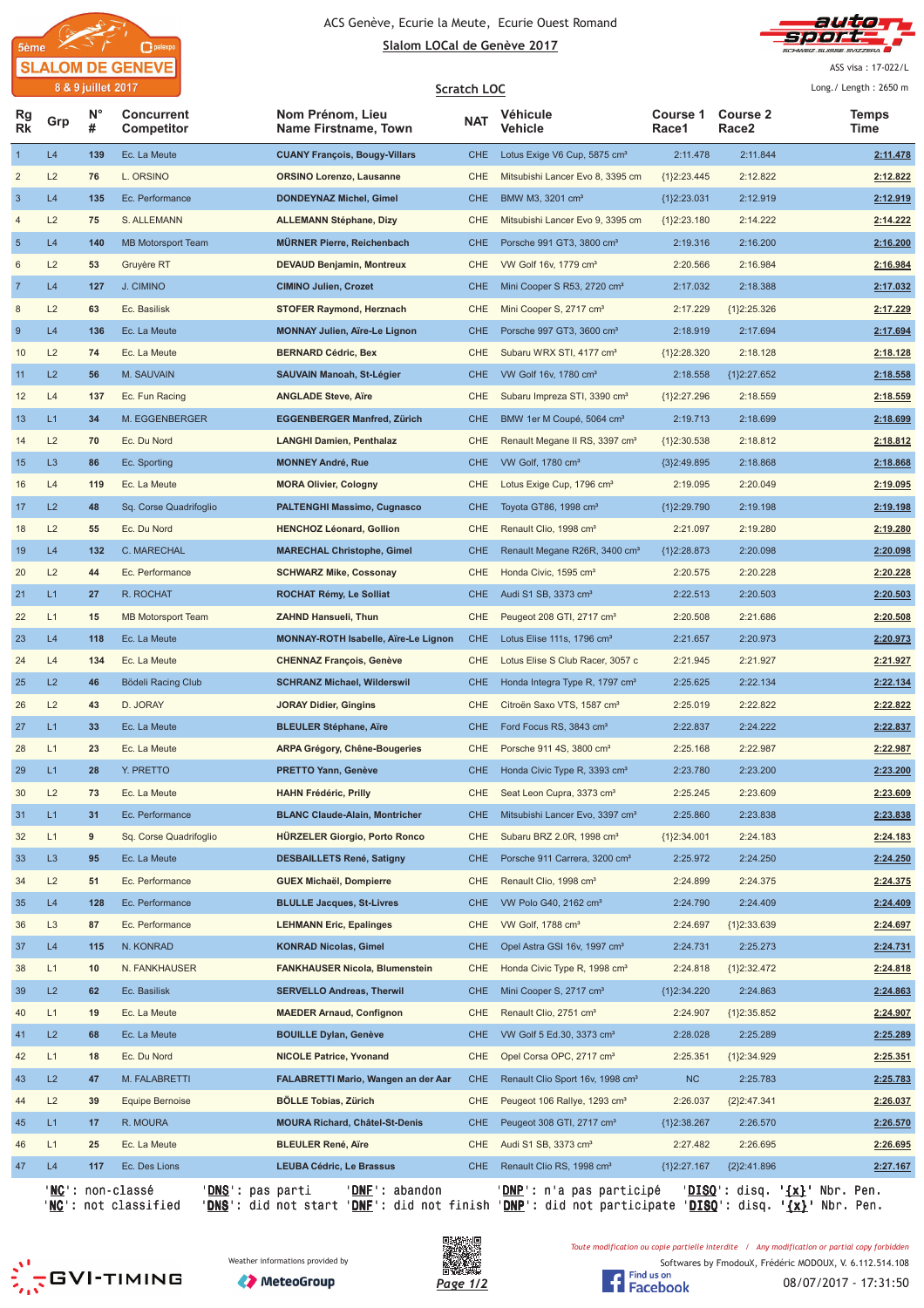



ASS visa: 17-022/L

|                 |                | 8 & 9 juillet 2017 |                                                                                               |                                                                                                                                                                          | Scratch LOC |                                            |                   |                          | Long./ Length: 2650 m         |
|-----------------|----------------|--------------------|-----------------------------------------------------------------------------------------------|--------------------------------------------------------------------------------------------------------------------------------------------------------------------------|-------------|--------------------------------------------|-------------------|--------------------------|-------------------------------|
| Rg<br><b>Rk</b> | Grp            | N°<br>#            | <b>Concurrent</b><br><b>Competitor</b>                                                        | Nom Prénom, Lieu<br>Name Firstname, Town                                                                                                                                 | <b>NAT</b>  | Véhicule<br>Vehicle                        | Course 1<br>Race1 | <b>Course 2</b><br>Race2 | <b>Temps</b><br>Time          |
| 48              | L1             | 35                 | Ec. La Meute                                                                                  | ROUSSELOT Paul-Etienne, Genève                                                                                                                                           | <b>CHE</b>  | Range Rover Sport SVR, 8498 cm             | 2:29.391          | 2:28.022                 | 2:28.022                      |
| 49              | L1             | 6                  | Ec. La Meute                                                                                  | <b>MENTHONNEX Lucie, Bougy-Villars</b>                                                                                                                                   | <b>CHE</b>  | Renault Clio RS, 1998 cm <sup>3</sup>      | 2:28.659          | ${1}2:37.211$            | 2:28.659                      |
| 50              | L4             | 116                | Gruyère RT                                                                                    | <b>STEINER Frédéric, Mossel</b>                                                                                                                                          | <b>CHE</b>  | Seat Ibiza GTI 16v, 1984 cm <sup>3</sup>   | ${1}2:37.134$     | 2:28.909                 | 2:28.909                      |
| 51              | L2             | 61                 | RCU Untertoggenburg                                                                           | <b>BRUNNER Peter, Flawil</b>                                                                                                                                             | CHE         | Mini Cooper S, 2717 cm <sup>3</sup>        | 2:28.954          | 2:29.803                 | 2:28.954                      |
| 52              | L1             | 3                  | Ec. La Meute                                                                                  | <b>PINHEIRO Pedro, Petit-Lancy</b>                                                                                                                                       | <b>CHE</b>  | Peugeot 106 GTI, 1587 cm <sup>3</sup>      | 2:29.002          | {1}2:40.934              | 2:29.002                      |
| 53              | L4             | 112                | M. CARAPELLA                                                                                  | <b>CARAPELLA Mario, Le Mont</b>                                                                                                                                          | <b>CHE</b>  | Seat Ibiza Cupra, 1984 cm <sup>3</sup>     | ${1}2:40.487$     | 2:29.228                 | 2:29.228                      |
| 54              | L2             | 29                 | N. KOUKOL                                                                                     | <b>KOUKOL Nicolas, Thônex</b>                                                                                                                                            | <b>CHE</b>  | BMW 135i, 5064 cm <sup>3</sup>             | 2:29.655          | 2:30.072                 | 2:29.655                      |
| 55              | L4             | 109                | Ec. Fun Racing                                                                                | <b>ZEMP Guillaume, Genève</b>                                                                                                                                            | CHE         | Honda Integra, 1800 cm <sup>3</sup>        | ${1}2:29.984$     | ${1}2:30.756$            | 2:29.984                      |
| 56              | L4             | 32                 | Ec. Ouest-Romande                                                                             | <b>CARPENE Julien, Carouge</b>                                                                                                                                           | <b>CHE</b>  | Subaru Impreza, 4177 cm <sup>3</sup>       | 2:30.169          | 2:30.086                 | 2:30.086                      |
| 57              | L4             | 104                | Racing Club Airbag                                                                            | BÖNIGER Mario, Göschenen                                                                                                                                                 | CHE         | Honda CRX Vtec, 1595 cm <sup>3</sup>       | 2:30.330          | ${1}2:44.890$            | 2:30.330                      |
| 58              | L4             | 71                 | Ec. Ouest-Romande                                                                             | <b>GOLAY Christophe, Soral</b>                                                                                                                                           | <b>CHE</b>  | BMW Z4 Coupé, 2990 cm <sup>3</sup>         | 2:34.342          | 2:30.541                 | 2:30.541                      |
| 59              | L2             | 72                 | Ec. La Meute                                                                                  | SCHMUTZ Alain-Jérôme, Carouge                                                                                                                                            | <b>CHE</b>  | Porsche 911 Carrera 3.2, 3200 cm           | 2:37.307          | 2:30.825                 | 2:30.825                      |
| 60              | L2             | 60                 | S. MULLER                                                                                     | <b>MULLER Stefan, Ebikon</b>                                                                                                                                             | <b>CHE</b>  | Mini Countryman, 2717 cm <sup>3</sup>      | <b>NC</b>         | 2:30.959                 | 2:30.959                      |
| 61              | L4             | 126                | <b>B. PIROTTE</b>                                                                             | <b>PIROTTE Blanche, Crozet</b>                                                                                                                                           | CHE         | Mini Cooper S R53, 2720 cm <sup>3</sup>    | 2:36.551          | 2:31.059                 | 2:31.059                      |
| 62              | L4             | 133                | P. BRINGOLF                                                                                   | <b>BRINGOLF Philipp, Gertafingen</b>                                                                                                                                     | <b>CHE</b>  | Subaru Impreza, 3390 cm <sup>3</sup>       | ${1}2:43.699$     | 2:31.514                 | 2:31.514                      |
| 63              | L4             | 30                 | Ec. La Meute                                                                                  | <b>BUCHS Anthony, Beaumont</b>                                                                                                                                           | CHE         | Mazda 3 MPS, 3844 cm <sup>3</sup>          | 2:31.900          | 2:33.335                 | 2:31.900                      |
| 64              | L1             | 11                 | I. HUTIN                                                                                      | <b>HUTIN Isabelle, Russin</b>                                                                                                                                            | <b>CHE</b>  | Renault Clio 2.0, 2000 cm <sup>3</sup>     | 2:35.686          | 2:32.816                 | 2:32.816                      |
| 65              | L2             | 59                 | M. FAHRNI                                                                                     | <b>FAHRNI Marc André, Rances</b>                                                                                                                                         | CHE         | Mini Cooper S, 2717 cm <sup>3</sup>        | 2:33.870          | 2:35.218                 | 2:33.870                      |
| 66              | L4             | 121                | S. ROMANO                                                                                     | <b>ROMANO Silvio, Industriestrasse 17</b>                                                                                                                                | <b>CHE</b>  | Opel Astra G20 OPC, 1998 cm <sup>3</sup>   | 2:35.828          | 2:34.013                 | 2:34.013                      |
| 67              | L4             | 40                 | Ec. La Meute                                                                                  | <b>NAPOLILLO Domenico, Onex</b>                                                                                                                                          | CHE         | Suzuki Swift 1.3i, 1298 cm <sup>3</sup>    | ${1}2:46.579$     | 2:34.206                 | 2:34.206                      |
| 68              | L2             | 54                 | R. CHERBUIN                                                                                   | <b>CHERBUIN Rachelle, Sâles</b>                                                                                                                                          | <b>CHE</b>  | Renault Clio, 1998 cm <sup>3</sup>         | ${2}2:53.647$     | 2:35.038                 | 2:35.038                      |
| 69              | L2             | 57                 | J. DEVAUD                                                                                     | <b>DEVAUD Jonathan, Montreux</b>                                                                                                                                         | <b>CHE</b>  | VW Golf, 1780 cm <sup>3</sup>              | 2:40.628          | 2:35.271                 | 2:35.271                      |
| 70              | L4             | 103                | Y. BAMERT                                                                                     | <b>BAMERT Yvonne, Maur</b>                                                                                                                                               | <b>CHE</b>  | Toyota Corolla AE86, 1587 cm <sup>3</sup>  | 2:35.738          | <b>DNF</b>               | 2:35.738                      |
| 71              | L4             | 69                 | S. CIMINO                                                                                     | <b>CIMINO Sergio, F-Crozet</b>                                                                                                                                           | <b>CHE</b>  | VW Golf, 3060 cm <sup>3</sup>              | <b>NC</b>         | 2:36.727                 | 2:36.727                      |
| 72              | L2             | 49                 | Ec. La Meute                                                                                  | <b>ARNOLD Valentin, Aïre</b>                                                                                                                                             | <b>CHE</b>  | VW Golf, 1800 cm <sup>3</sup>              | ${1}2:47.120$     | 2:37.669                 | 2:37.669                      |
| 73              | L <sub>3</sub> | 94                 | Ec. La Meute                                                                                  | <b>CORBEX Serge, Versoix</b>                                                                                                                                             | CHE         | Porsche 911 Carrera, 3161 cm <sup>3</sup>  | 2:39.053          | 2:40.173                 | 2:39.053                      |
| 74              | L2             | 50                 | G. D'AURIA                                                                                    | <b>D'AURIA Gionata, Carouge</b>                                                                                                                                          | <b>CHE</b>  | VW Golf, 1780 cm <sup>3</sup>              | 2:39.457          | 2:39.061                 | 2:39.061                      |
| 75              | L1             | 24                 | Ec. La Meute                                                                                  | <b>GROS Jean-François, Grand-Saconnex</b>                                                                                                                                | CHE         | Seat Ateca 2.0 TDI, 3400 cm <sup>3</sup>   | ${1}2:47.458$     | ${1}2:48.538$            | 2:47.458                      |
| 76              | L1             | 16                 | Ec. La Meute                                                                                  | <b>ARNOLD Claude, Aïre</b>                                                                                                                                               | <b>CHE</b>  | Mazda RX-8, 2600 cm <sup>3</sup>           | {1}2:50.724       | NC                       | 2:50.724                      |
| 77              | L <sub>3</sub> | 80                 | Ec. La Meute                                                                                  | <b>NOVELLE Eric, Bernex</b>                                                                                                                                              | <b>CHE</b>  | Fiat Abarth 850 TC, 847 cm <sup>3</sup>    | ${1}3:05.644$     | NC                       | 3:05.644                      |
|                 | L1             | 7                  | F. ANNEN                                                                                      | <b>ANNEN Francis, Bière</b>                                                                                                                                              | <b>CHE</b>  | Renault Clio, 1998 cm <sup>3</sup>         | <b>DNP</b>        | <b>DNP</b>               |                               |
|                 | L <sub>3</sub> | 90                 | Ec. La Meute                                                                                  | <b>MONNAY Pierre, Aïre-Le Lignon</b>                                                                                                                                     | CHE         | Porsche 911 2.7, 2685 cm <sup>3</sup>      | <b>NC</b>         | <b>NC</b>                |                               |
|                 | L <sub>3</sub> | 91                 | Ec. La Meute                                                                                  | <b>VETSCH Florian, Bellevue</b>                                                                                                                                          | <b>CHE</b>  | Porsche 911 Carrera RS, 2700 cm            | <b>DNP</b>        | <b>DNP</b>               |                               |
|                 | L4             | 114                | Ec. Performance                                                                               | <b>TARDY Gil, Pompaples</b>                                                                                                                                              | CHE         | Renault Megane Coupé, 1998 cm <sup>3</sup> | <b>DNF</b>        | <b>DNS</b>               |                               |
|                 | L4             | 120                | H. WEGMÜLLER                                                                                  | WEGMÜLLER Hansjürg, Diessbach b.Bü                                                                                                                                       | <b>CHE</b>  | Lotus Elise MK2, 1796 cm <sup>3</sup>      | NC                | NC                       | <u> 1000 </u>                 |
|                 | L4             | 138                | E. ALLEMANN                                                                                   | <b>ALLEMANN Eric, Dizy</b>                                                                                                                                               | CHE         | Mitsubishi Lancer Evo 6, 3395 cm           | <b>DNP</b>        | <b>DNP</b>               |                               |
|                 |                |                    | ' <b>NC</b> ': non-classé<br>' <b>DNS</b> ': pas parti<br>' <mark>NC</mark> ': not classified | 'DNF': abandon<br>' <mark>DNS</mark> ': did not start ' <u>DNF</u> ': did not finish ' <u>DNP</u> ': did not participate ' <u>DISQ</u> ': disq. ' <u>{x}</u> ' Nbr. Pen. |             | DNP': n'a pas participé                    |                   |                          | 'DISQ': disq. '{x}' Nbr. Pen. |

 **!"** 

 **#\$ %**



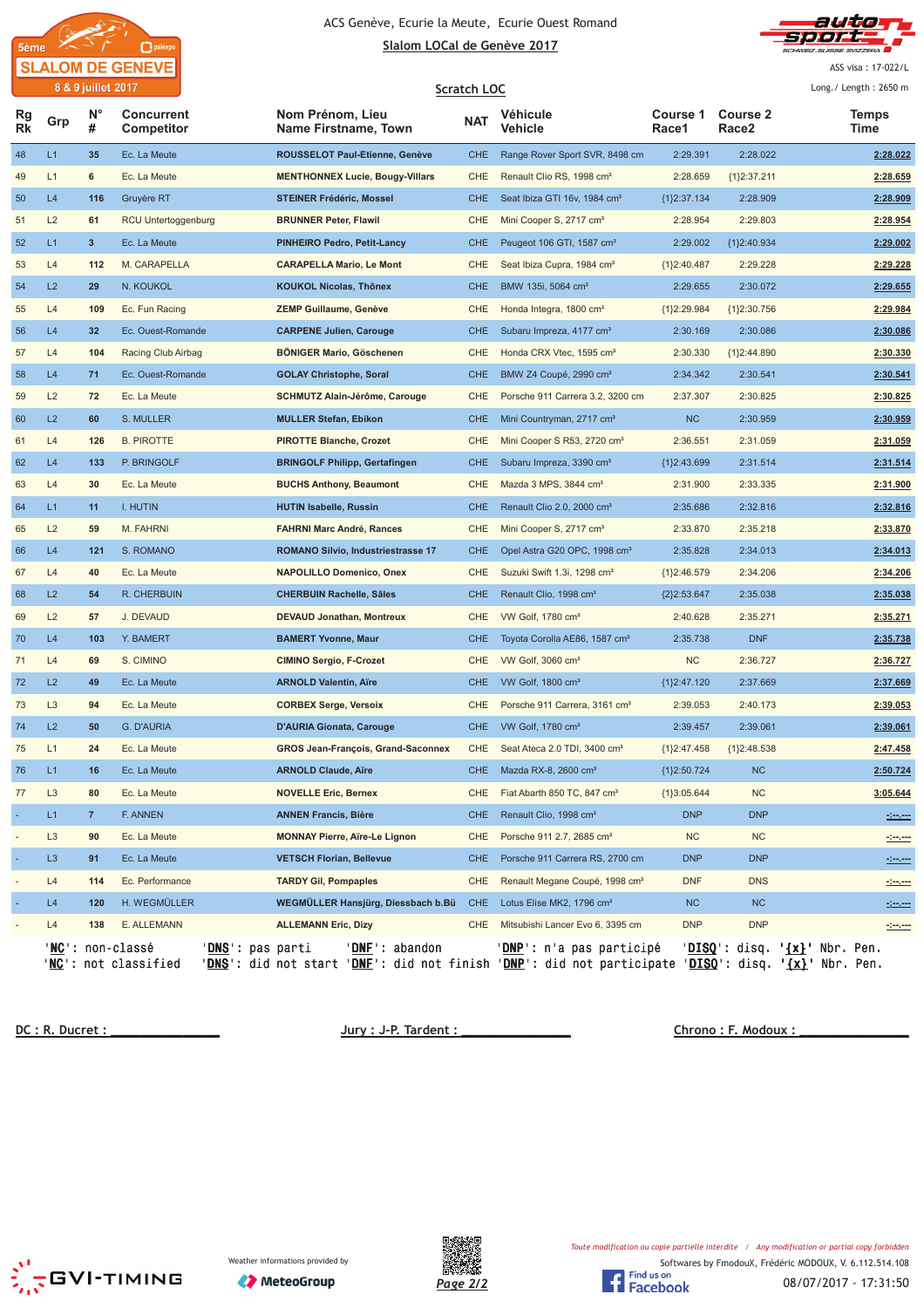|                         |                |                                                     |                                                                                                     |                   | ACS Genève, Ecurie la Meute, Ecurie Ouest Romand |                      | autor                |                                                 |
|-------------------------|----------------|-----------------------------------------------------|-----------------------------------------------------------------------------------------------------|-------------------|--------------------------------------------------|----------------------|----------------------|-------------------------------------------------|
| 5ème                    |                | palexpo                                             |                                                                                                     |                   | Slalom LOCal de Genève 2017                      |                      |                      |                                                 |
|                         |                | <b>SLALOM DE GENEVE</b>                             |                                                                                                     |                   |                                                  |                      |                      | ASS visa: 17-022/L                              |
|                         |                | 8 & 9 juillet 2017                                  |                                                                                                     | <b>Essais LOC</b> |                                                  |                      |                      | Long./ Length: 2650 m                           |
| Rg<br><b>Rk</b> #       | $N^{\circ}$    | <b>Concurrent</b><br>Competitor                     | Nom Prénom, Lieu<br>Name Firstame, Town                                                             | <b>NAT</b>        | Véhicule<br><b>Vehicle</b>                       | Essai 1<br>Training1 | Essai 2<br>Training2 | Temps<br>Time                                   |
|                         |                | Catégorie / Category : L1 0 -> 1600 cm <sup>3</sup> |                                                                                                     |                   |                                                  |                      |                      |                                                 |
| $\mathbf{1}$            | $\mathbf{3}$   | Ec. La Meute                                        | Pedro PINHEIRO, Petit-Lancy                                                                         | CHE               | Peugeot 106 GTI, 1587 cm <sup>3</sup>            | 2:40.046             | 2:32.636             | 2:32.636                                        |
|                         |                |                                                     |                                                                                                     |                   |                                                  |                      |                      |                                                 |
|                         |                |                                                     | Catégorie / Category : L1 1601 -> 2000 cm <sup>3</sup>                                              |                   |                                                  |                      |                      |                                                 |
| $\mathbf{1}$            | 10             | N. FANKHAUSER                                       | Nicola FANKHAUSER, Blumenstein                                                                      | CHE               | Honda Civic Type R, 1998 cm <sup>3</sup>         | 2:28.105             | 2:25.223             | 2:25.223                                        |
| $\overline{\mathbf{c}}$ | 9              | Sq. Corse Quadrifoglio                              | Giorgio HÜRZELER, Porto Ronco                                                                       | <b>CHE</b>        | Subaru BRZ 2.0R, 1998 cm <sup>3</sup>            | 2:34.101             | 2:26.169             | 2:26.169                                        |
| $\mathbf{3}$            | 6              | Ec. La Meute                                        | Lucie MENTHONNEX, Bougy-Villars                                                                     | <b>CHE</b>        | Renault Clio RS, 1998 cm <sup>3</sup>            | 2:33.838             | 2:30.411             | 2:30.411                                        |
| 4                       | 11             | I. HUTIN                                            | <b>Isabelle HUTIN, Russin</b>                                                                       | <b>CHE</b>        | Renault Clio 2.0, 2000 cm <sup>3</sup>           | 2:45.855             | 2:37.272             | 2:37.272                                        |
|                         | $\overline{7}$ | <b>F. ANNEN</b>                                     | <b>Francis ANNEN, Bière</b>                                                                         | <b>CHE</b>        | Renault Clio, 1998 cm <sup>3</sup>               | <b>DNF</b>           | <b>DNS</b>           | <u>siman</u>                                    |
|                         |                |                                                     |                                                                                                     |                   |                                                  |                      |                      |                                                 |
|                         |                | Catégorie / Category : L1                           | $2001 - 3000$ cm <sup>3</sup>                                                                       |                   |                                                  |                      |                      |                                                 |
|                         | 15             | <b>MB Motorsport Team</b>                           | Hansueli ZAHND, Thun                                                                                | <b>CHE</b>        | Peugeot 208 GTI, 2717 cm <sup>3</sup>            | 2:24.603             | 2:20.164             | 2:20.164                                        |
| $\overline{\mathbf{c}}$ | 19             | Ec. La Meute                                        | <b>Arnaud MAEDER, Confignon</b>                                                                     | <b>CHE</b>        | Renault Clio, 2751 cm <sup>3</sup>               | 2:28.532             | 2:25.084             | 2:25.084                                        |
| $\mathbf{3}$            | 18             | Ec. Du Nord                                         | <b>Patrice NICOLE, Yvonand</b>                                                                      | <b>CHE</b>        | Opel Corsa OPC, 2717 cm <sup>3</sup>             | 2:38.911             | 2:39.393             | 2:38.911                                        |
| 4                       | 17             | R. MOURA                                            | Richard MOURA, Châtel-St-Denis                                                                      | CHE               | Peugeot 308 GTI, 2717 cm <sup>3</sup>            | 2:39.760             | 2:45.745             | 2:39.760                                        |
| $\overline{5}$          | 16             | Ec. La Meute                                        | <b>Claude ARNOLD, Aïre</b>                                                                          | CHE.              | Mazda RX-8, 2600 cm <sup>3</sup>                 | <b>DNS</b>           | 3:18.502             | 3:18.502                                        |
|                         |                |                                                     |                                                                                                     |                   |                                                  |                      |                      |                                                 |
|                         |                | Catégorie / Category : L1 + 3000 cm <sup>3</sup>    |                                                                                                     |                   |                                                  |                      |                      |                                                 |
|                         | 34             | M. EGGENBERGER                                      | Manfred EGGENBERGER, Zürich                                                                         | <b>CHE</b>        | BMW 1er M Coupé, 5064 cm <sup>3</sup>            | 2:20.123             | 2:16.409             | 2:16.409                                        |
| $\overline{\mathbf{c}}$ | 27             | R. ROCHAT                                           | Rémy ROCHAT, Le Solliat                                                                             | <b>CHE</b>        | Audi S1 SB, 3373 cm <sup>3</sup>                 | 2:25.184             | 2:22.698             | 2:22.698                                        |
|                         |                | Y. PRETTO                                           |                                                                                                     |                   |                                                  |                      |                      |                                                 |
| $\mathbf{3}$            | 28             |                                                     | Yann PRETTO, Genève                                                                                 | <b>CHE</b>        | Honda Civic Type R, 3393 cm <sup>3</sup>         | 2:28.155             | 2:25.192             | 2:25.192                                        |
| $\overline{4}$          | 33             | Ec. La Meute                                        | Stéphane BLEULER, Aïre                                                                              | <b>CHE</b>        | Ford Focus RS, 3843 cm <sup>3</sup>              | 2:43.915             | 2:25.349             | 2:25.349                                        |
| $\overline{5}$          | 23             | Ec. La Meute                                        | Grégory ARPA, Chêne-Bougeries                                                                       | <b>CHE</b>        | Porsche 911 4S, 3800 cm <sup>3</sup>             | 2:28.715             | 2:25.655             | 2:25.655                                        |
| 6                       | 31             | Ec. Performance                                     | <b>Claude-Alain BLANC, Montricher</b>                                                               | <b>CHE</b>        | Mitsubishi Lancer Evo, 3397 cm <sup>3</sup>      | 2:28.990             | 2:27.342             | 2:27.342                                        |
| $\overline{7}$          | 35             | Ec. La Meute                                        | Paul-Etienne ROUSSELOT, Genève                                                                      | <b>CHE</b>        | Range Rover Sport SVR, 8498 cm <sup>3</sup>      | 2:33.553             | 2:28.981             | 2:28.981                                        |
| 8                       | 25             | Ec. La Meute                                        | René BLEULER, Aïre                                                                                  | CHE               | Audi S1 SB, 3373 cm <sup>3</sup>                 | 2:31.998             | 2:29.659             | 2:29.659                                        |
| $\boldsymbol{9}$        | 24             | Ec. La Meute                                        | Jean-François GROS, Grand-Saconnex                                                                  | CHE.              | Seat Ateca 2.0 TDI, 3400 cm <sup>3</sup>         | 2:39.797             | 2:39.157             | 2:39.157                                        |
|                         |                |                                                     |                                                                                                     |                   |                                                  |                      |                      |                                                 |
|                         |                | Catégorie / Category : L2 0 -> 1400 cm <sup>3</sup> |                                                                                                     |                   |                                                  |                      |                      |                                                 |
| 1                       | 39             | <b>Equipe Bernoise</b>                              | Tobias BÖLLE, Zürich                                                                                | CHE.              | Peugeot 106 Rallye, 1293 cm <sup>3</sup>         | 2:30.358             | 2:26.895             | 2:26.895                                        |
|                         |                |                                                     |                                                                                                     |                   |                                                  |                      |                      |                                                 |
|                         |                |                                                     | Catégorie / Category : L2 1401 -> 1600 cm <sup>3</sup>                                              |                   |                                                  |                      |                      |                                                 |
|                         | 44             | Ec. Performance                                     | <b>Mike SCHWARZ, Cossonay</b>                                                                       | <b>CHE</b>        | Honda Civic, 1595 cm <sup>3</sup>                | 2:22.080             | 2:20.096             | 2:20.096                                        |
| $\overline{\mathbf{c}}$ | 43             | D. JORAY                                            | <b>Didier JORAY, Gingins</b>                                                                        | <b>CHE</b>        | Citroën Saxo VTS, 1587 cm <sup>3</sup>           | 2:27.943             | 2:25.442             | 2:25.442                                        |
|                         |                |                                                     |                                                                                                     |                   |                                                  |                      |                      |                                                 |
|                         |                | Catégorie / Category : L2                           | 1601 -> 2000 cm <sup>3</sup>                                                                        |                   |                                                  |                      |                      |                                                 |
| 1                       | 55             | Ec. Du Nord                                         | Léonard HENCHOZ, Gollion                                                                            | <b>CHE</b>        | Renault Clio, 1998 cm <sup>3</sup>               | 2:21.425             | 2:19.482             | 2:19.482                                        |
| $\overline{\mathbf{c}}$ | 53             | Gruyère RT                                          | Benjamin DEVAUD, Montreux                                                                           | CHE               | VW Golf 16v, 1779 cm <sup>3</sup>                | 2:24.282             | 2:20.155             | 2:20.155                                        |
| $\mathbf{3}$            | 48             | Sq. Corse Quadrifoglio                              | <b>Massimo PALTENGHI, Cugnasco</b>                                                                  | <b>CHE</b>        | Toyota GT86, 1998 cm <sup>3</sup>                | 2:34.187             | 2:22.710             | 2:22.710                                        |
| 4                       | 46             | Bödeli Racing Club                                  | Michael SCHRANZ, Wilderswil                                                                         | <b>CHE</b>        | Honda Integra Type R, 1797 cm <sup>3</sup>       | 2:26.172             | 2:23.763             | 2:23.763                                        |
| $\overline{5}$          | 56             | M. SAUVAIN                                          | Manoah SAUVAIN, St-Légier                                                                           | <b>CHE</b>        | VW Golf 16v, 1780 cm <sup>3</sup>                | 2:24.143             | 2:25.004             | 2:24.143                                        |
| 6                       | 51             | Ec. Performance                                     | Michaël GUEX, Dompierre                                                                             | CHE               | Renault Clio, 1998 cm <sup>3</sup>               | 2:28.866             | 2:25.159             | 2:25.159                                        |
| $\overline{7}$          | 47             | M. FALABRETTI                                       | Mario FALABRETTI, Wangen an der Aare                                                                | CHE.              | Renault Clio Sport 16v, 1998 cm <sup>3</sup>     | 2:27.844             | 2:26.794             | 2:26.794                                        |
|                         |                | ' <b>NC</b> ': non-classé                           | ' <u>DNS</u> ': pas parti<br>' <u>DNF</u> ': abandon                                                |                   | ' <u>DNP</u> ': n'a pas participé                |                      |                      | ' <u>DISQ</u> ': disq. ' <u>{x}</u> ' Nbr. Pen. |
|                         |                | ' <u>NC</u> ': not classified                       | 'DNS': did not start 'DNE': did not finish 'DNP': did not participate 'DISQ': disq. '{x}' Nbr. Pen. |                   |                                                  |                      |                      |                                                 |







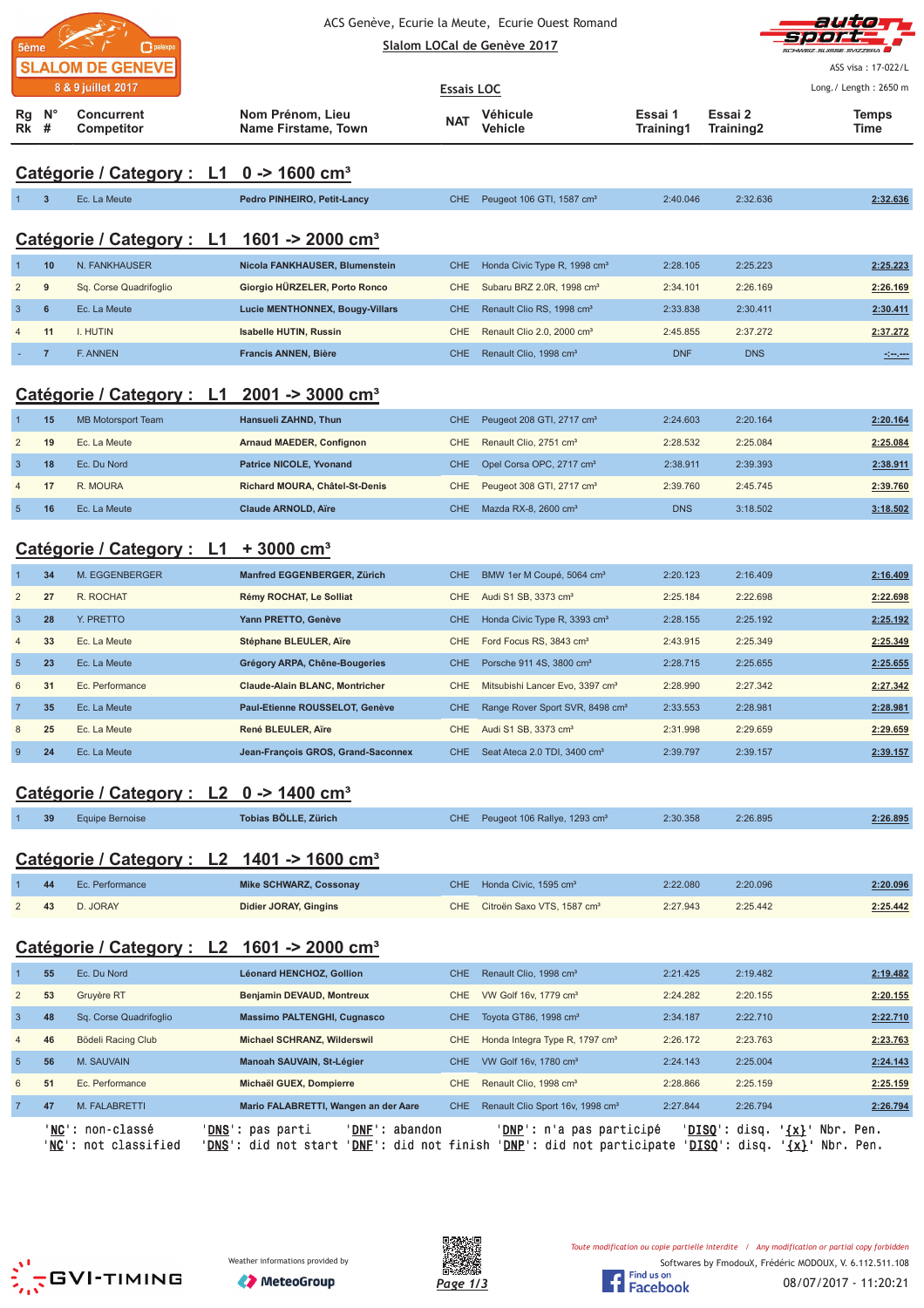



ASS visa: 17-022/L

|                                                       | <b>Essais LOC</b> |                                    |                      |                      |               |  |  |
|-------------------------------------------------------|-------------------|------------------------------------|----------------------|----------------------|---------------|--|--|
| Nom Prénom, Lieu<br>Concurrent<br>Name Firstame, Town | <b>NAT</b>        | Véhicule<br>Vehicle                | Essai 1<br>Training1 | Essai 2<br>Training2 | Temps<br>Time |  |  |
| Rachelle CHERBUIN, Sâles                              | CHE.              | Renault Clio, 1998 cm <sup>3</sup> | 2:37.307             | 2:33.455             | 2:33.455      |  |  |
| Jonathan DEVAUD, Montreux                             | CHE.              | VW Golf. 1780 cm <sup>3</sup>      | 2:48.191             | 2:36.945             | 2:36.945      |  |  |
| Gionata D'AURIA, Carouge                              | CHE.              | VW Golf, 1780 cm <sup>3</sup>      | 2:50.280             | 2:43.062             | 2:43.062      |  |  |
| <b>Valentin ARNOLD, Aïre</b>                          | CHE.              | VW Golf, 1800 cm <sup>3</sup>      | 2:46.658             | 2:52.657             | 2:46.658      |  |  |
| R. CHERBUIN                                           | Competitor        |                                    |                      |                      |               |  |  |

## **Catégorie / Category : L2 2001 -> 3000 cm³**

|                 | 63 | Ec. Basilisk               | Raymond STOFER, Herznach       | CHE. | Mini Cooper S, 2717 cm <sup>3</sup>   | 2:20.798 | 2:14.288 | 2:14.288 |
|-----------------|----|----------------------------|--------------------------------|------|---------------------------------------|----------|----------|----------|
| 2               | 62 | Ec. Basilisk               | Andreas SERVELLO, Therwil      | CHE  | Mini Cooper S, 2717 cm <sup>3</sup>   | 2:22.844 | 2:20.598 | 2:20.598 |
| $\mathbf{3}$    | 60 | S. MULLER                  | <b>Stefan MULLER, Ebikon</b>   | CHE. | Mini Countryman, 2717 cm <sup>3</sup> | 2:30.555 | 2:28.367 | 2:28.367 |
| $\overline{4}$  | 61 | <b>RCU Untertoggenburg</b> | Peter BRUNNER, Flawil          | CHE  | Mini Cooper S, 2717 cm <sup>3</sup>   | 2:32.725 | 2:30.497 | 2:30.497 |
| $5\overline{5}$ | 71 | Ec. Ouest-Romande          | <b>Christophe GOLAY, Soral</b> | CHE. | BMW Z4 Coupé, 2990 cm <sup>3</sup>    | 2:40.348 | 2:35.983 | 2:35.983 |
| 6               | 59 | M. FAHRNI                  | Marc André FAHRNI, Rances      | CHE. | Mini Cooper S, 2717 cm <sup>3</sup>   | 2:37.472 | 2:49.261 | 2:37.472 |

## **Catégorie / Category : L2 + 3000 cm³**

|                 | 76 | L. ORSINO    | Lorenzo ORSINO, Lausanne      | <b>CHE</b> | Mitsubishi Lancer Evo 8, 3395 cm <sup>3</sup> | 2:25.098 | 2:13.068 | 2:13.068 |
|-----------------|----|--------------|-------------------------------|------------|-----------------------------------------------|----------|----------|----------|
| $\overline{2}$  | 75 | S. ALLEMANN  | Stéphane ALLEMANN, Dizy       | <b>CHE</b> | Mitsubishi Lancer Evo 9, 3395 cm <sup>3</sup> | 2:15.502 | 2:14.412 | 2:14.412 |
| $\overline{3}$  | 74 | Ec. La Meute | <b>Cédric BERNARD, Bex</b>    | CHE.       | Subaru WRX STI, 4177 cm <sup>3</sup>          | 2:19.257 | 2:16.100 | 2:16.100 |
| $\overline{4}$  | 70 | Ec. Du Nord  | Damien LANGHI, Penthalaz      | <b>CHE</b> | Renault Megane II RS, 3397 cm <sup>3</sup>    | 2:23.783 | 2:22.226 | 2:22.226 |
| $5^{\circ}$     | 73 | Ec. La Meute | Frédéric HAHN, Prilly         | CHE.       | Seat Leon Cupra, 3373 cm <sup>3</sup>         | 2:32.348 | 2:28.422 | 2:28.422 |
| 6               | 68 | Ec. La Meute | Dylan BOUILLE, Genève         | CHE.       | VW Golf 5 Ed.30, 3373 cm <sup>3</sup>         | 2:32.365 | 2:30.421 | 2:30.421 |
| $7\phantom{.0}$ | 29 | N. KOUKOL    | Nicolas KOUKOL, Thônex        | <b>CHE</b> | BMW 135i, 5064 cm <sup>3</sup>                | 2:35.372 | 2:30.679 | 2:30.679 |
| 8               | 72 | Ec. La Meute | Alain-Jérôme SCHMUTZ, Carouge | CHE.       | Porsche 911 Carrera 3.2, 3200 cm              | 2:44.949 | 2:37.336 | 2:37.336 |

## **Catégorie / Category : L3 0 -> 1400 cm³**

|                | 80     | Ec. La Meute                         |    | <b>Eric NOVELLE, Bernex</b>                                | <b>CHE</b>                                | Fiat Abarth 850 TC, 847 cm <sup>3</sup>                         | 3:01.947 | 2:55.296                                    | 2:55.296               |
|----------------|--------|--------------------------------------|----|------------------------------------------------------------|-------------------------------------------|-----------------------------------------------------------------|----------|---------------------------------------------|------------------------|
|                |        |                                      |    |                                                            |                                           |                                                                 |          |                                             |                        |
|                |        | Catégorie / Category :               | L3 | 1601 -> 2000 cm <sup>3</sup>                               |                                           |                                                                 |          |                                             |                        |
|                | 86     | Ec. Sporting                         |    | André MONNEY, Rue                                          | <b>CHE</b>                                | VW Golf, 1780 cm <sup>3</sup>                                   | 2:31.674 | 2:18.974                                    | 2:18.974               |
| $\overline{2}$ | 87     | Ec. Performance                      |    | <b>Eric LEHMANN, Epalinges</b>                             | <b>CHE</b>                                | VW Golf, 1788 cm <sup>3</sup>                                   | 2:33.682 | 2:28.857                                    | 2:28.857               |
|                |        |                                      |    |                                                            |                                           |                                                                 |          |                                             |                        |
|                |        |                                      |    | Catégorie / Category : $L3$ 2001 -> 3000 cm <sup>3</sup>   |                                           |                                                                 |          |                                             |                        |
|                | 90     | Ec. La Meute                         |    | Pierre MONNAY, Aïre-Le Lignon                              | <b>CHE</b>                                | Porsche 911 2.7, 2685 cm <sup>3</sup>                           | 2:34.226 | 2:31.229                                    | 2:31.229               |
| $\overline{2}$ | 91     | Ec. La Meute                         |    | Florian VETSCH, Bellevue                                   | CHE                                       | Porsche 911 Carrera RS, 2700 cm <sup>3</sup>                    | 2:36.874 | 2:38.444                                    | 2:36.874               |
|                |        |                                      |    |                                                            |                                           |                                                                 |          |                                             |                        |
|                |        | Catégorie / Category : L3            |    | $+3000$ cm <sup>3</sup>                                    |                                           |                                                                 |          |                                             |                        |
|                | 95     | Ec. La Meute                         |    | René DESBAILLETS, Satigny                                  | <b>CHE</b>                                | Porsche 911 Carrera, 3200 cm <sup>3</sup>                       | 2:25.454 | 2:24.095                                    | 2:24.095               |
| $\overline{2}$ | 94     | Ec. La Meute                         |    | Serge CORBEX, Versoix                                      | <b>CHE</b>                                | Porsche 911 Carrera, 3161 cm <sup>3</sup>                       | 2:40.759 | 2:40.264                                    | 2:40.264               |
|                |        |                                      |    |                                                            |                                           |                                                                 |          |                                             |                        |
|                |        | Catégorie / Category : L4            |    | $0 \rightarrow 1600 \text{ cm}^3$                          |                                           |                                                                 |          |                                             |                        |
|                | 104    | Racing Club Airbag                   |    | Mario BÖNIGER, Göschenen                                   | <b>CHE</b>                                | Honda CRX Vtec, 1595 cm <sup>3</sup>                            | 2:44.717 | 2:33.445                                    | 2:33.445               |
| $\overline{2}$ | 103    | Y. BAMERT                            |    | Yvonne BAMERT, Maur                                        | <b>CHE</b>                                | Toyota Corolla AE86, 1587 cm <sup>3</sup>                       | 2:42.367 | 2:36.194                                    | 2:36.194               |
| 3              | 40     | Ec. La Meute                         |    | <b>Domenico NAPOLILLO, Onex</b>                            | CHE.                                      | Suzuki Swift 1.3i, 1298 cm <sup>3</sup>                         | 2:39.420 | 2:36.349                                    | 2:36.349               |
|                | ' NC ' | 'NC': non-classé<br>: not classified |    | DNS': pas parti<br>'DNF':<br>' <b>DNS</b> ': did not start | abandon<br>' <b>DNF</b> ': did not finish | ' <b>DNP</b> ': n'a pas participé<br>'DNP': did not participate | 'DISO':  | $\{x\}$<br>disa.<br>$'DISO': disq. '{}x}.'$ | Nbr. Pen.<br>Nbr. Pen. |